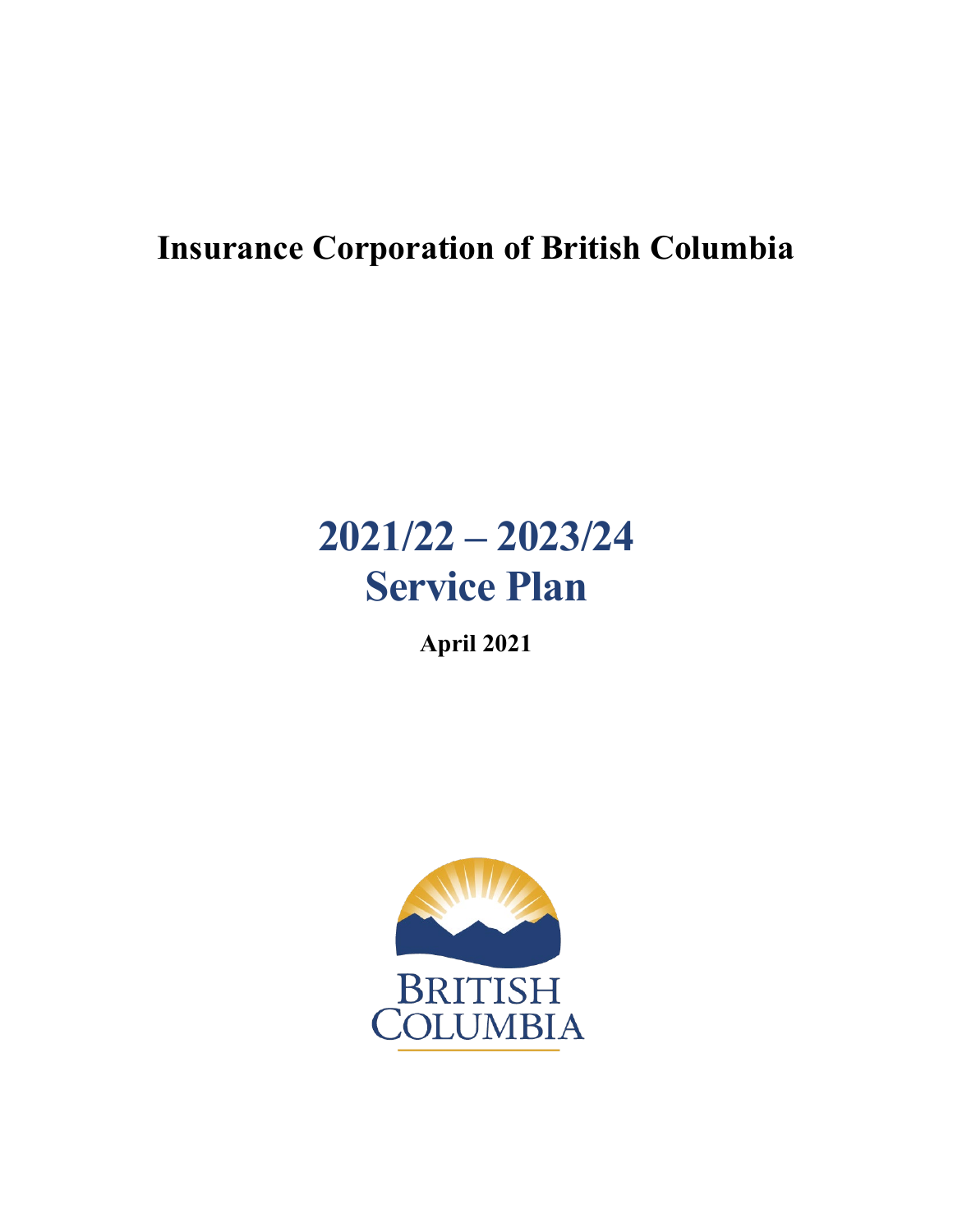For more information on the Insurance Corporation of British Columbia contact:

Head Office 151 West Esplanade North Vancouver, British Columbia, V7M 3H9

In the Lower Mainland 604-661-2800 Elsewhere in B.C., Canada, or the U.S. 1-800-663-3051

> Or visit the website at [www.icbc.com](http://www.icbc.com/)

Published by the Insurance Corporation of British Columbia

ICBC's Corporate Service Plans, Annual Reports and Financial reports are available on the ICBC website.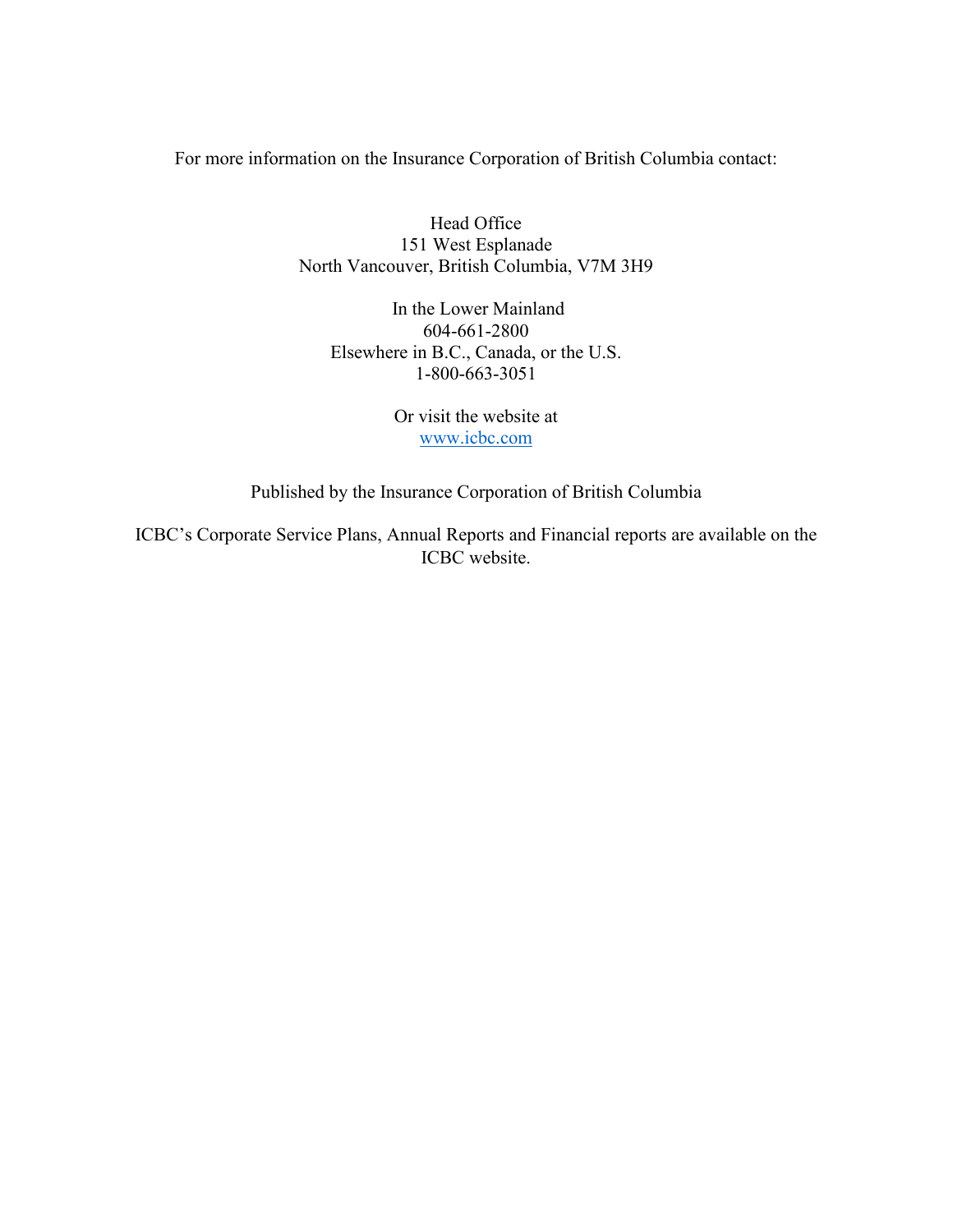### <span id="page-2-0"></span>**Board Chair's Accountability Statement**



The 2021/22 – 2023/24 Insurance Corporation of British Columbia (ICBC) Service Plan was prepared under the Board's direction in accordance with the *Budget Transparency and Accountability Act*. The plan is consistent with government's strategic priorities and fiscal plan. The Board is accountable for the contents of the plan, including what has been included in the plan and how it has been reported. The Board is responsible for the validity and reliability of the information included in the plan.

All significant assumptions, policy decisions, events and identified risks as of April 7, 2021 have been considered in preparing the plan. The performance measures presented are consistent with the *Budget Transparency and Accountability Act*, ICBC's mandate and goals, and focus on aspects critical to the organization's performance. The targets in this plan have been determined based on an assessment of ICBC's operating environment, forecast conditions, risk assessment and past performance.

Joy MacPhail

Jay Machail

Chair, ICBC Board of Directors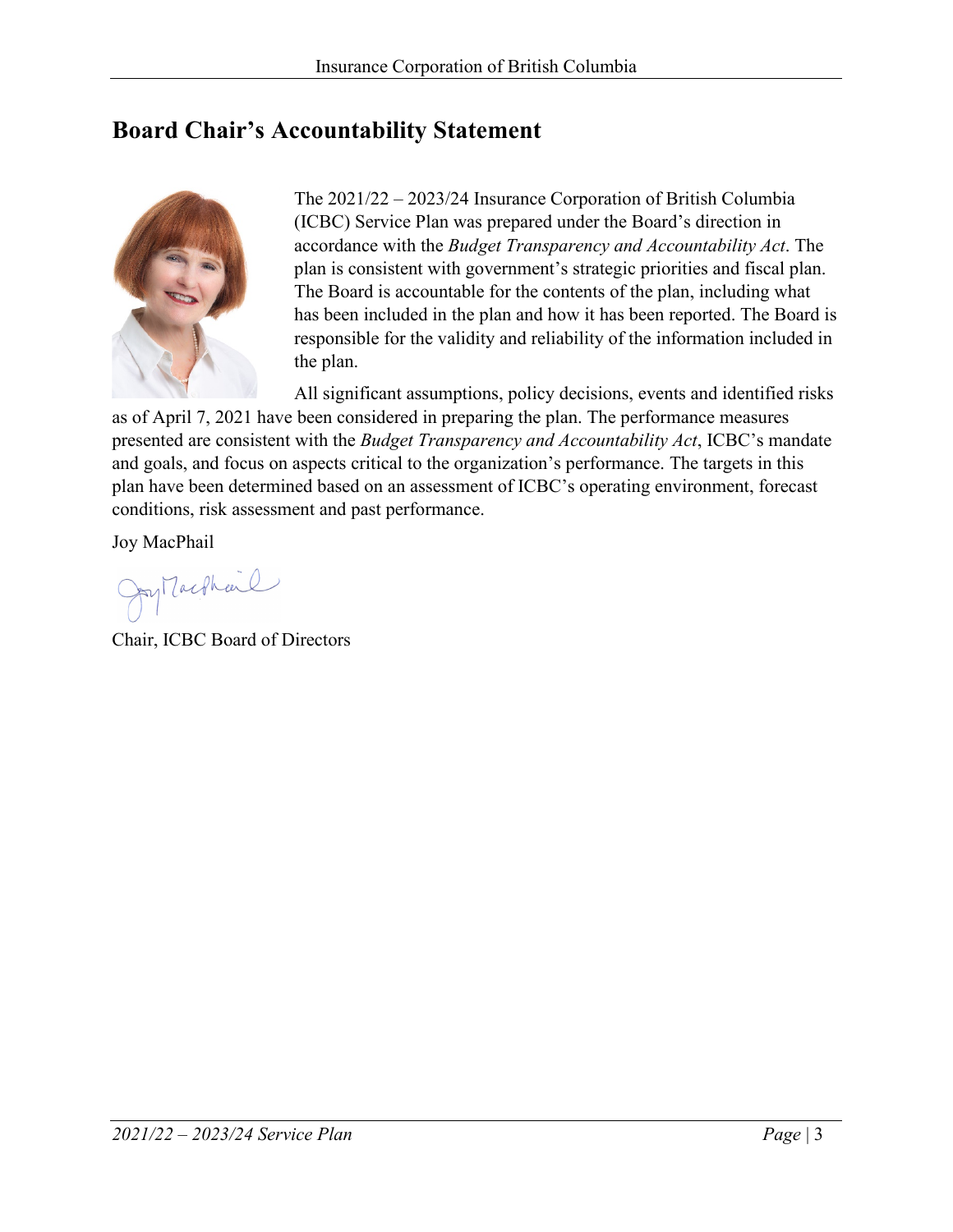# **Table of Contents**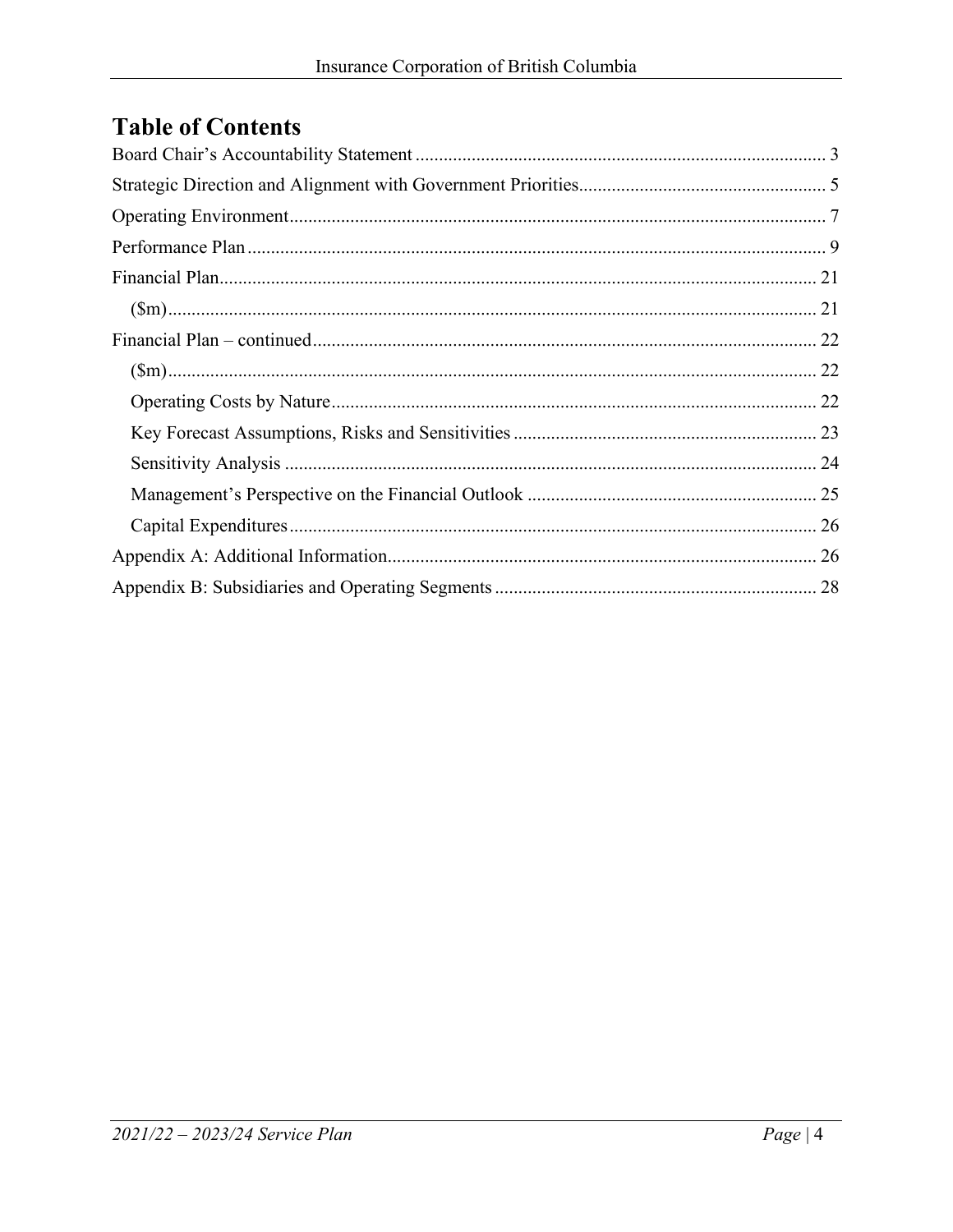# <span id="page-4-0"></span>**Strategic Direction and Alignment with Government Priorities**

In 2021/22, British Columbians continue to face significant challenges as a result of the global COVID-19 pandemic. Recovering from the pandemic will require focused direction, strong alignment and ongoing engagement between public sector organizations and the Government of British Columbia. The government has identified five foundational principles that will inform each Crown agency's policies and program and contribute to COVID recovery: putting people first, lasting and meaningful reconciliation, equity and anti-racism, a better future through fighting climate change and meeting our greenhouse gas commitments, and a strong, sustainable economy that works for everyone.

ICBC's mandate, as provided through the *Insurance Corporation Act*, *Insurance (Vehicle) Act* and the *Motor Vehicle Act*, is to provide Basic and Optional vehicle insurance for B.C. motorists. The Basic insurance rates are regulated by the British Columbia Utilities Commission (BCUC), an independent regulator. The BCUC approves the Basic insurance rates and ensures that they are adequate, efficient, just and reasonable. ICBC also sells Optional auto insurance in a competitive marketplace. In addition, ICBC provides driver licensing, vehicle registration and licensing, and violation ticket and government fine collections services on behalf of the Province, under a Service Agreement between government and ICBC. ICBC also implements road safety initiatives to reduce crashes and losses on B.C. roads and to assist in managing claims costs. The organization works closely with the Ministry of Public Safety and Solicitor General, as the ministry responsible for ICBC (the Ministry), and the Crown Agencies Secretariat under the Ministry of Finance, to ensure financial targets and reporting requirements are met.

In line with government's commitment to make life more affordable for British Columbians, while delivering services that people can count on, ICBC is dedicated to providing customers with the best insurance coverage and service, at the lowest possible cost. To support this, ICBC's corporate strategy focuses on four key goals: To Make Insurance Affordable, To Be Customer Driven, To Be Smart & Efficient and To Be Future Focused. ICBC's [2021/22 Mandate Letter](https://www.icbc.com/about-icbc/company-info/Documents/mandate-letter-2021-2022.pdf) direction from government, including implementing measures for greater accountability and transparency in ICBC's services to its customers, will help shape ICBC's operations in the coming year.

Improvements have already been made to B.C.'s auto insurance system over the last two years which have increased care for the injured, made rates fairer and helped put ICBC back on the path to financial stability. While these changes are working, the auto insurance system for accidents that occur before May 1, 2021, is still seeing far too much spent on legal costs.

Change has arrived to ICBC in the form of Enhanced Care coverage, a new model for providing auto insurance in British Columbia. This model was developed after understanding the benefits of other auto-insurance models, particularly those in Manitoba and Saskatchewan. Enhanced Care coverage will lower the price of insurance for drivers in our province and provide everyone with access to significantly better care and recovery benefits if they're injured in a crash. By largely removing court costs from the system, Enhanced Care coverage will deliver auto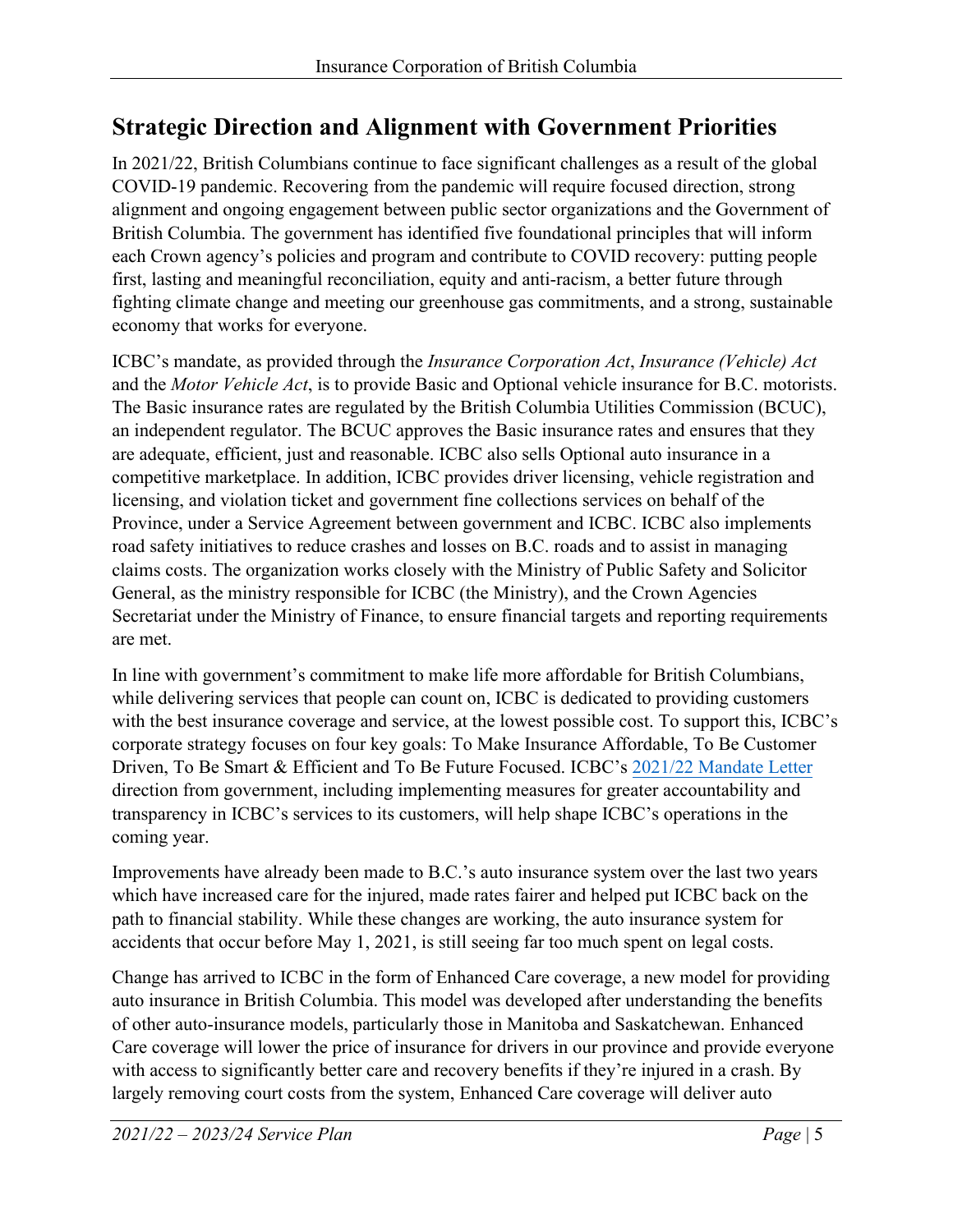insurance that takes care of British Columbians when they need it and that is affordable to them. The Enhanced Care coverage legislation was passed in the B.C. Legislature in 2020 and comes into effect May 1, 2021.

ICBC's customers also want to see more options for communicating with ICBC and accessing its services. One of the ways ICBC is delivering on this is by working with brokers to provide insurance renewals online in 2022. ICBC continues to implement measures to create greater accountability and improve transparency for its customers.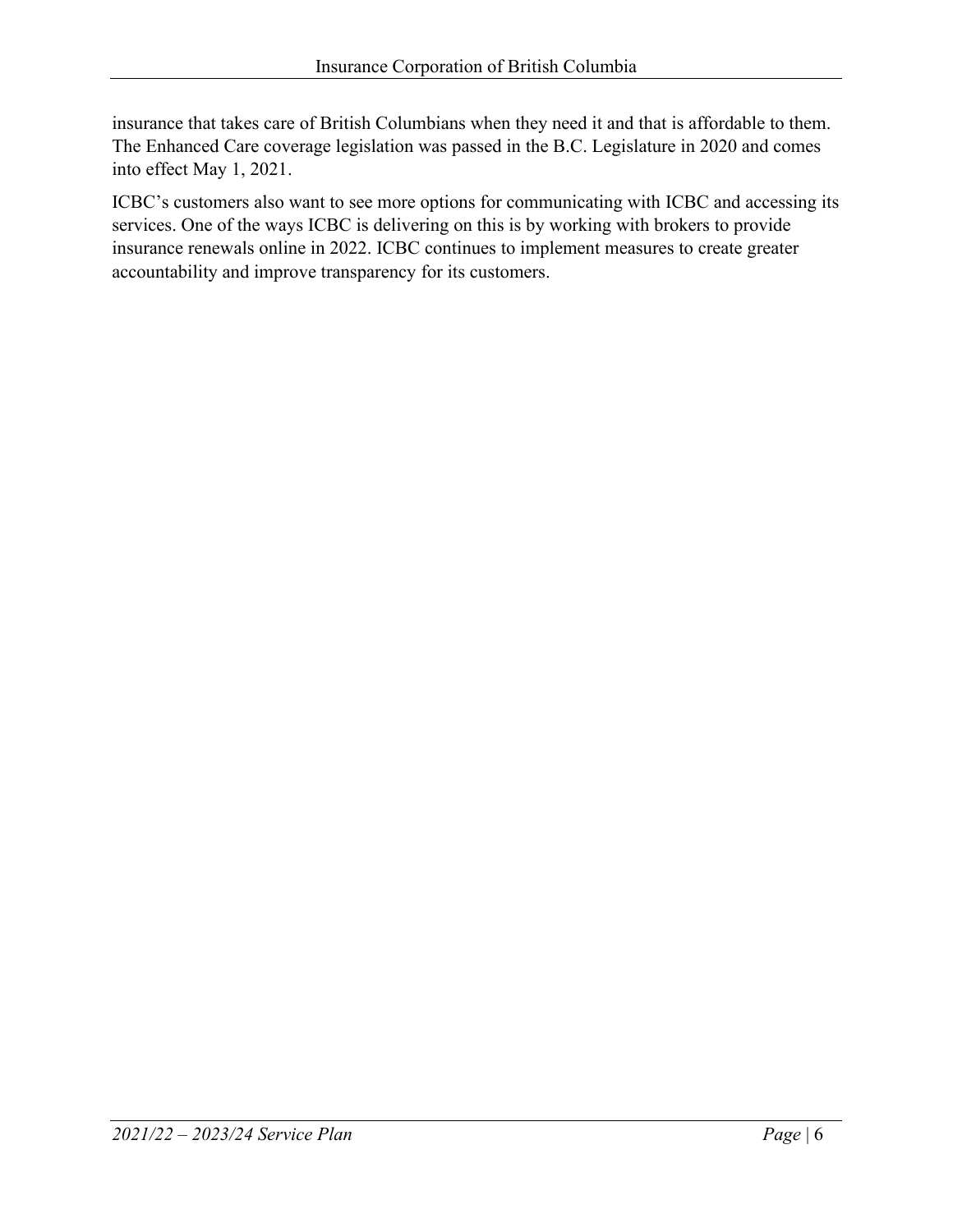# <span id="page-6-0"></span>**Operating Environment**

2021 will be a momentous year for ICBC, bringing significant improvements to auto insurance for British Columbians: greater affordability, more care for those injured in a crash and a more stable, sustainable system going forward. Working closely with government, doctors and treatment providers, disability stakeholders, brokers and a host of others over the last year, ICBC will successfully move to an [Enhanced Care coverage](https://enhancedcare.icbc.com/) model of insurance on May 1, 2021.

For decades, auto insurance in B.C. was based on a full tort system where the not-at-fault driver had to recover damages through an adversarial, often legal, process from the at-fault driver, whom ICBC had a duty to defend. During this time, claims costs increased unsustainably, resulting in significant upward pressure on the cost of insurance. That started changing in 2019 when government introduced important reforms to the auto insurance system. These reforms avoided significant rate increases and improved accident benefits. Despite these changes, affordability was still a major challenge, with the premiums collected in B.C.'s auto insurance system still funding hundreds of millions every year of legal costs, including lawyer fees and expert reports.

The implementation of Enhanced Care coverage will build on the success of the changes made to date, and will include significant improvements to the care and recovery benefits available to anyone injured in a crash, regardless of fault. While those at fault will see their annual insurance premiums increase, everyone will be entitled to the same, improved care. Importantly, Enhanced Care coverage will, overall, provide a more affordable auto insurance system for British Columbians. In January, the British Columbia Utilities Commission approved, on an interim basis, a 15-per cent decrease to Basic insurance rates, the largest decrease in more than 40 years. When combined with a significant decrease to Optional rates, Enhanced Care coverage will provide overall average savings of 20 per cent for British Columbians who purchase full coverage from ICBC.

Under the Enhanced Care coverage model, ICBC's focus will be the recovery of injured customers. As ICBC transitions to Enhanced Care coverage, it will, in effect, be serving customers in three systems: those who have advanced claims under the full tort system; those with claims that occurred under a modified tort system implemented in 2019; and those in the Enhanced Care coverage system for all new claims that occur on or after May 1.

ICBC continues to work closely with government and its broker, material damage supplier and medical service provider partners to help British Columbians through the COVID-19 pandemic. Measures introduced this past year enabled customers to renew their insurance, make adjustments to their policies and complete other insurance and driver licensing transactions by phone and email. Along with other safety protocols, Driver Licensing Offices adopted an appointment system to better serve customers and help with physical distancing. Support was offered to customers facing financial hardship with the option to defer monthly insurance payments for up to 90 days with no penalty. Most of these services will stay in place for the foreseeable future. ICBC continues to review and adjust the steps they are taking to support the health and safety of ICBC customers, employees and partners through the pandemic.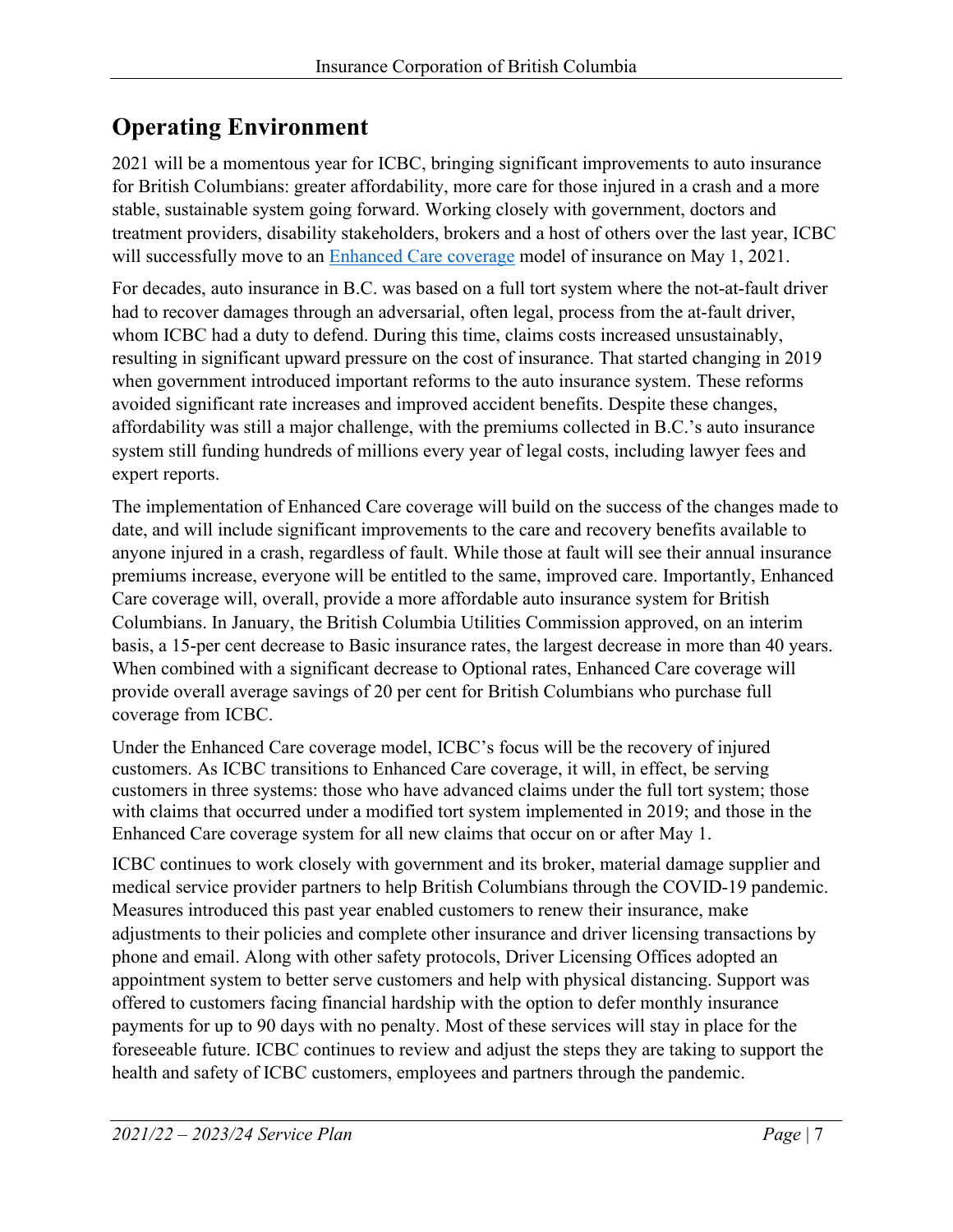Due to fewer crashes during the early months of the COVID-19 pandemic, ICBC is returning net savings of about \$600 million directly to ICBC customers – specifically, the vast majority of people who had an active policy from April 1, 2020, to Sept. 30, 2020. This rebate is separate f

rom the refunds ICBC customers will get because of the shift to the Enhanced Care coverage model, which will be issued starting May 1.

Capital reserves help stabilize ICBC for the long-term to be able to absorb adverse risk events. Its capital reserves can be significantly impacted by global financial markets. The 2020/21 investment income forecast has a high likelihood of being achieved as the global markets have recovered from the COVID-19 pandemic. ICBC's investment income forecast for future periods is still subject to volatility in the global financial markets. ICBC maintains a diversified strategic asset mix constructed to help mitigate volatility.

The COVID-19 pandemic significantly reduced economic activity in B.C. in 2020. The ongoing evolution and economic cost of the pandemic on B.C. and its trading partners remains highly uncertain. The Economic Forecast Council (EFC) estimates a 5.1 per cent decline in B.C. real GDP in 2020 and expects growth of 4.9 per cent in 2021 and 4.3 per cent in 2022. Meanwhile for Canada, the EFC projects national real GDP growth of 4.7 per cent in 2021 and 4.2 per cent in 2022, following an estimated decline of 5.4 per cent in 2020. As such, B.C.'s economic growth is expected to outperform Canada's in the coming years. The pandemic has increased risks to B.C.'s economic outlook, such as the timing of the global vaccination rollout, extended travel restrictions, a weaker global recovery, and the continued impact of a slower recovery in some sectors of the B.C. economy. Further risks include ongoing uncertainty regarding global trade policies and lower commodity prices.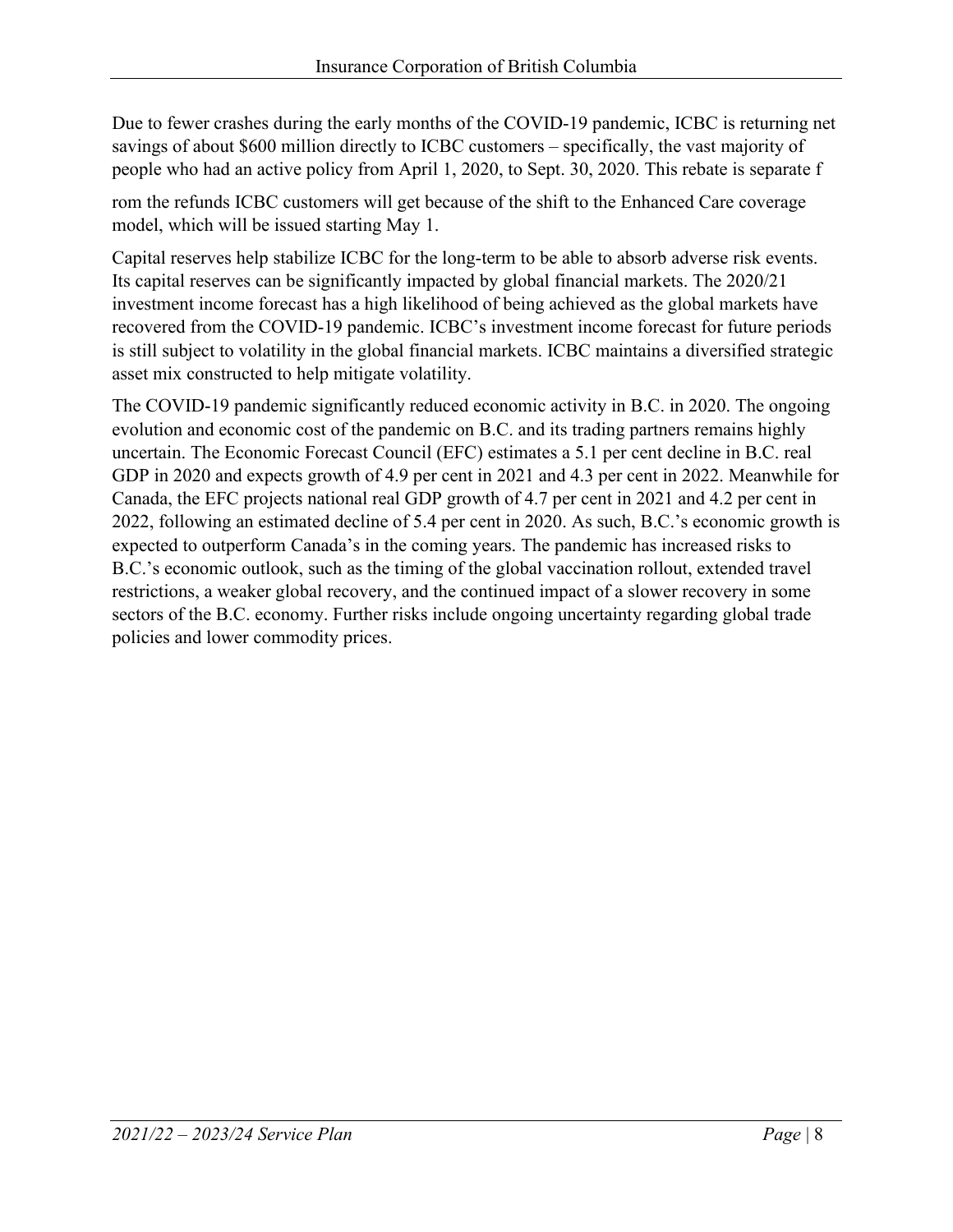# <span id="page-8-0"></span>**Performance Plan**

#### **Goal 1: To Make Insurance Affordable**

ICBC is committed to delivering an affordable and sustainable insurance system for British Columbians.

#### **Objective 1.1: Reduce legal expenses and the costs to manage claims**

#### **Key Strategies**

- Implement Enhanced Care coverage
- Deliver leading injury management practices that improve health outcomes and build trust in ICBC
- Develop stronger industry partnerships and processes to manage escalating vehicle repair costs

| <b>Performance</b>                                                                                                            |                                                                                   | 2019/20                                                                                                 | 2020/21                                                          | 2021/22                                              | 2022/23                                       | 2023/24                                       |  |  |
|-------------------------------------------------------------------------------------------------------------------------------|-----------------------------------------------------------------------------------|---------------------------------------------------------------------------------------------------------|------------------------------------------------------------------|------------------------------------------------------|-----------------------------------------------|-----------------------------------------------|--|--|
| <b>Actuals</b><br><b>Forecast</b><br><b>Measure(s)</b><br><b>Target</b><br><b>Target</b><br>ICBC rates are affordable<br>1.1a |                                                                                   |                                                                                                         |                                                                  |                                                      |                                               | <b>Target</b>                                 |  |  |
|                                                                                                                               | Jurisdictional<br>comparison<br>of year over<br>year rate<br>changes <sup>1</sup> | <b>ICBC's Rate</b><br>Change is 4.0<br>ppt <sup>2</sup> lower<br>Compared to<br>Provincial<br>Benchmark | $\leq$ Provincial<br>Rate Change<br>Benchmark                    | $\leq$ Provincial<br>Rate Change<br><b>Benchmark</b> | $\leq$ Provincial<br>Rate Change<br>Benchmark | $\leq$ Provincial<br>Rate Change<br>Benchmark |  |  |
| 1.1 <sub>b</sub>                                                                                                              |                                                                                   |                                                                                                         | ICBC helps British Columbians return to their lives after a loss |                                                      |                                               |                                               |  |  |
|                                                                                                                               | Percentage of<br>claims costs<br>that goes to<br>customers $3$                    | 82.2%                                                                                                   | 79.9%                                                            | 91.4%                                                | 93.4%                                         | 93.4%                                         |  |  |
| 1.1c                                                                                                                          | ICBC repairs vehicles in a cost effective manner                                  |                                                                                                         |                                                                  |                                                      |                                               |                                               |  |  |
|                                                                                                                               | Average cost<br>for a vehicle<br>related claim <sup>4</sup>                       | \$4,391                                                                                                 | \$4,691                                                          | \$4,941                                              | \$5,220                                       | \$5,518                                       |  |  |

<sup>1</sup> Data source Benchmark relies on publicly available rate information for Canadian jurisdictions; ICBC's Basic rate change is based on the 2019 Revenue Requirements Application and Optional rate changes are based on the accumulated rate changes that were implemented during the 12 month period.

<sup>2</sup> As at February 2021: The Provincial Benchmark as well as ICBC's rate changes represent the Fiscal Year (FY) 2019/20 period with the exception of Ontario which relies on 2019 calendar year period due to the availability of public data (drawn from provincial data in both public and private insurance systems).

<sup>3</sup> Data Source: Analysis of ICBC incurred claims; plaintiff counsel contingency fees assumed at 25% of settlement amounts on average for represented claimants.

<sup>4</sup> ICBC claims database.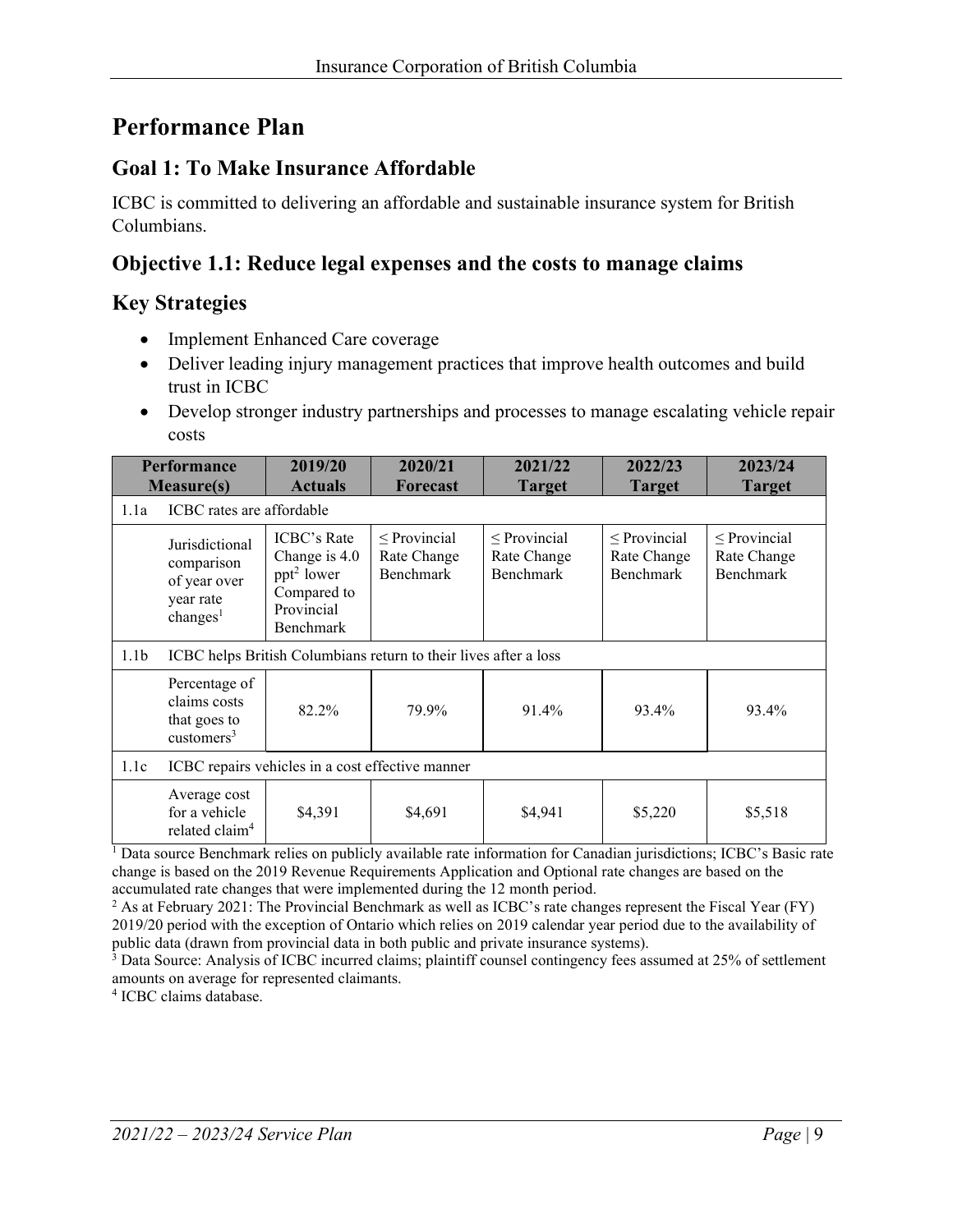#### **Linking Performance Measure to Objective**

In recent years, ICBC has made working with government to improve the affordability and sustainability of auto insurance in B.C. a primary focus. Changes to its Basic insurance product implemented in 2018/2019 closed the gap between premiums being collected and the cost of the claims being paid out. Improved sustainability is demonstrated by the percentage of claims costs that goes to customers, which increased from 77.9% in 2018/19 to 82.2% in 2019/20 as a result of the April 1, 2019 product reforms. Looking forward, the Enhanced Care coverage model will move auto insurance in B.C. to a system that continues to be more affordable, sustainable and focused on injury recovery.

#### 1.1a ICBC rates are affordable

A key measure of affordability is year-over-year changes in insurance rates. ICBC's rate affordability will be evaluated each year against a Provincial Rate Change Benchmark, calculated using a weighted average of published rate changes implemented in other provinces for the 12-month period. For Fiscal Year 2019/20, ICBC is below this jurisdictional benchmark, indicating our rates have increased less than the weighted average of other Canadian jurisdictions.

1.1b ICBC helps injured British Columbians return to their daily lives after a loss

The cost for ICBC to resolve claims includes costs that support the customer's recovery, costs for vehicle repair or replacement, as well as ICBC's costs associated with administering the claim (such as towing and storing vehicles, managing payments to treatment providers and investigating fraud). Additionally, where a customer retains a lawyer, payments are also made for legal fees and costs related to litigation (such as medical examinations and expert reports).

The percentage of claims costs that goes to customers is determined by the percentage of current year claims costs that have been and will be paid to customers to support recovery and vehicle repair or replacement costs, which excludes the amount that customers pay for legal representation and expert reports, as well as amounts ICBC pays to manage and settle claims (including costs of litigation). Removing costs from the system that don't directly go to customers ensures those savings can be passed on to customers in the form of lower and more stable premiums as well as the care and treatment necessary after a collision so they can return to their daily lives as quickly as possible. The percentage of claims costs that went to customers in 2020/21 was slightly lower than the target, due to an increase in the proportion of represented claims. This metric is expected to increase in 2021/22 as a result of the introduction of Enhanced Care coverage.

1.1c ICBC repairs vehicles in a cost effective manner

The average cost for a vehicle related claim measures the combined average cost for all material damage claims (excluding glass claims) for ICBC's main insurance products. Industry-wide, the cost to repair vehicles is continuing to increase as vehicles become more complex due to embedded sensors, cameras, and other driver assistance technologies. This measure quantifies the efforts ICBC is making to moderate these increasing material damage costs through strong processes and industry partnerships.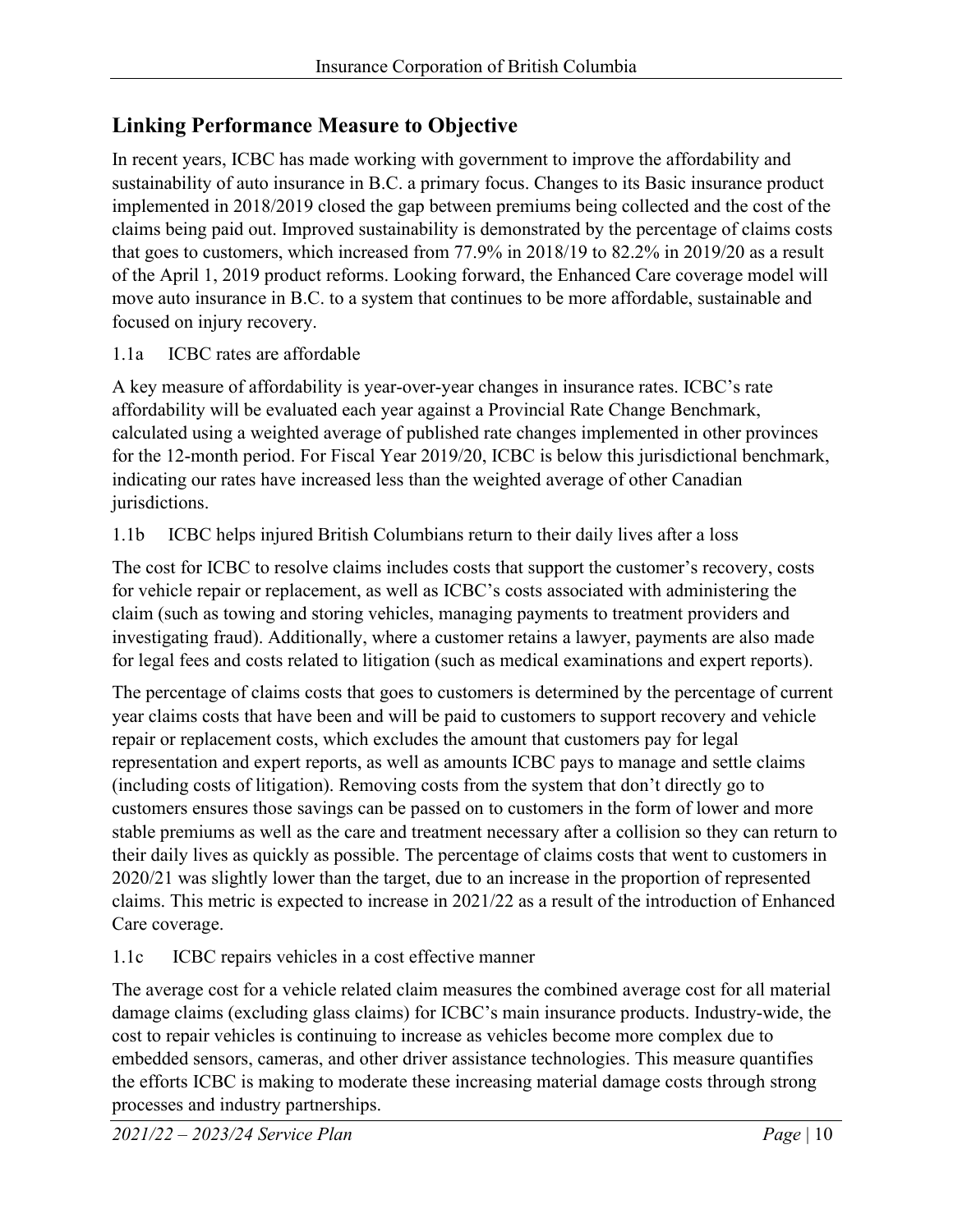#### **Discussion**

#### Strategy 1: Implement Enhanced Care coverage

To help make life more affordable for British Columbians, Enhanced Care coverage will significantly lower insurance premiums and make rates more stable going forward. This will be done by reducing the current unpredictability and volatility of rising legal costs, so British Columbians can better budget their costs year over year. In the current system, a significant portion of the cost of insurance goes towards the protection of customers against the cost of being sued by another driver. By removing the adversarial approach of suing the driver at-fault for the crash, the overall costs of B.C.'s auto insurance system will be reduced dramatically, with cost savings forecast at more than \$1.5 billion in the first full year of Enhanced Care coverage. These savings will be passed on to British Columbians in the form of lower and more stable insurance rates with average savings of 20 per cent for full ICBC Basic and Optional coverage. It also means ICBC can provide much more in care and recovery benefits, to support injured customers when they need it, regardless of who caused the crash. Without moving to Enhanced Care coverage, ICBC's customers would face projected ongoing and unacceptably high rate increases to cover escalating costs.

#### *Strategy 2: Deliver leading injury management practices that improve health outcomes and build trust in ICBC*

As part of the April 1, 2019 product reforms, ICBC's Accident Benefit levels were increased and customers have equal access to these improved accident benefits, regardless of fault in a crash.

Enhanced Care coverage will build on improvements already made to care and recovery benefits, to ensure that anyone injured in a crash can have the peace of mind that they will get the care they need, when they need it, for as long as they need it. Under the Enhanced Accident Benefits of the new insurance model, there will be no overall limit to the medical and rehabilitation benefits, a much higher income replacement benefit for anyone who is unable to work due to injuries sustained in a crash, and a new permanent impairment benefit that will provide a lump sum cash compensation for anyone seriously or catastrophically injured in a crash.

Going forward, ICBC will partner with research leaders in injury recovery to better understand best-in-class injury management principles. The corporation will then apply those principles to its injury management practices to better support customer recovery. Consultation with medical and healthcare service providers and disability stakeholders helped inform the development of the care pathways and operational delivery to best support and assist injured customers with access to care. These service providers are critical stakeholders in the success of this initiative. Moving forward, ICBC will continue to develop policies, practices and medical and healthcare provider relationships that support customers' return to health, leading first to better recovery outcomes, as well as to resulting savings and decreased pressure on rates.

#### *Strategy 3: Develop stronger industry partnerships and processes to manage escalating vehicle repair costs*

The costs to repair damaged vehicles continue to increase. Vehicles today are more reliant on technology and expensive materials than ever before, while the hours of labour required to repair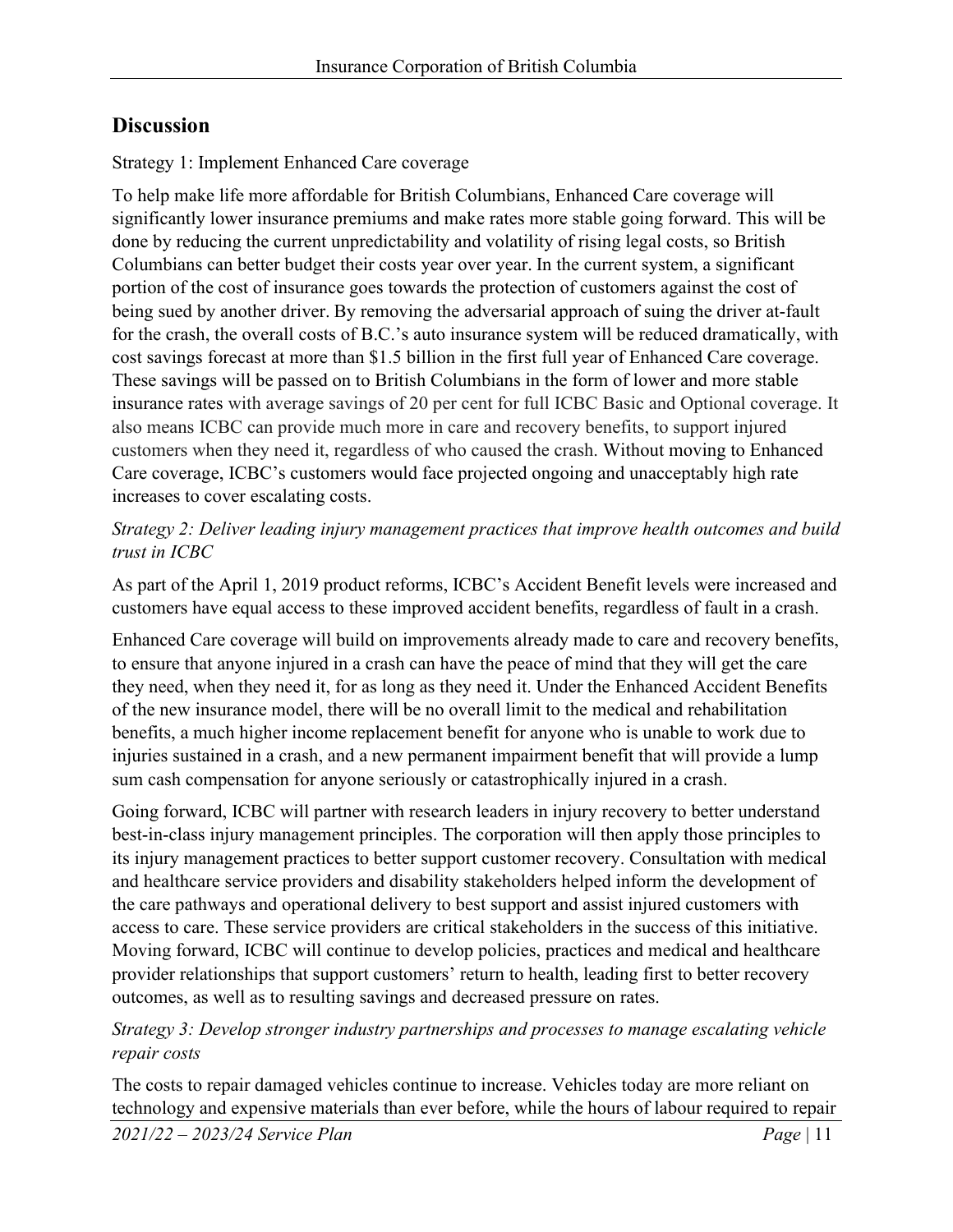vehicles and the number and cost of replacement parts are also increasing, particularly for newer vehicles. In 2020, ICBC modernized its material damage programs and implemented new tiering models for collision repair and glass suppliers. In 2021/22, ICBC will continue to fine-tune the program with industry feedback and focus on enhancing performance results, including engaging with industry to address equipment, training, and performance metrics. ICBC will continue to foster strong industry relationships through ongoing efforts to manage vehicle repair costs.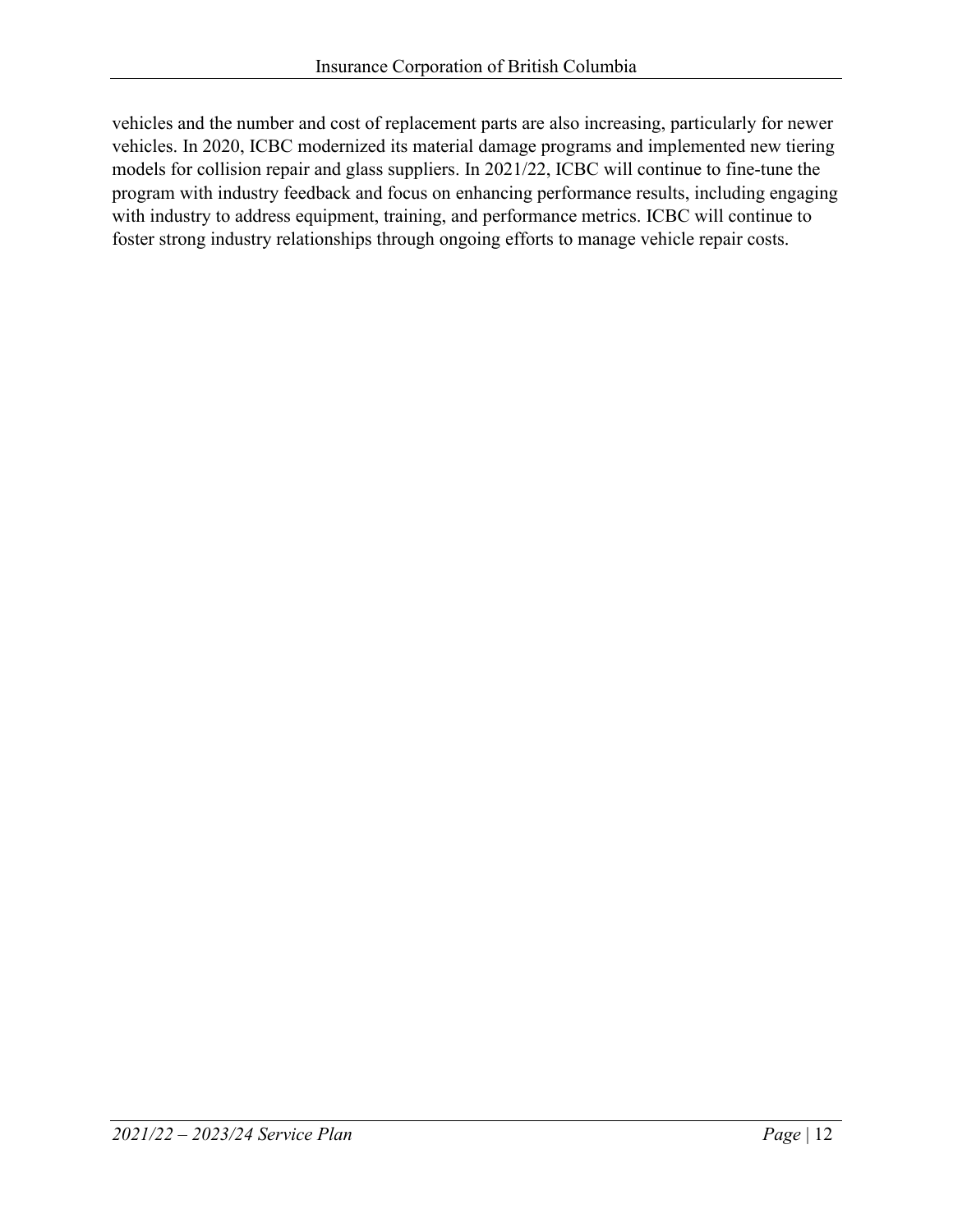#### **Goal 2: To be Customer Driven**

ICBC aims to be customer driven and more flexible and to have the needs of customers drive improvements in the design and delivery of its products and services.

#### **Objective 2.1: Be more flexible, with customer needs driving improvements in the design and delivery of products and services**

#### **Key Strategies**

- Offer digital options to purchase and renew insurance
- Provide a better and enhanced online claims experience
- Implement usage based products, including products to support transportation network services and taxis

| <b>Performance Measure(s)</b> |                                                                        | 2019/20<br><b>Actuals</b> | 2020/21<br><b>Forecast</b>                                  | 2021/22<br><b>Target</b>                                                          | 2022/23<br><b>Target</b>                     | 2023/2<br><b>Target</b> |  |  |
|-------------------------------|------------------------------------------------------------------------|---------------------------|-------------------------------------------------------------|-----------------------------------------------------------------------------------|----------------------------------------------|-------------------------|--|--|
| 2.1a                          | Customers choose digital options to purchase and renew their insurance |                           |                                                             |                                                                                   |                                              |                         |  |  |
|                               | On-time delivery of<br>defined digital capabilities                    | N/A                       | Foundational<br>capabilities<br>delivered by<br>end of year | Project milestones<br>on track to support<br>online insurance<br>renewals in 2022 | Online<br>insurance<br>renewals<br>delivered | TBD <sup>1</sup>        |  |  |
| 2.1 <sub>b</sub>              | Customers value their experience with ICBC                             |                           |                                                             |                                                                                   |                                              |                         |  |  |
|                               | Customer Satisfaction for<br>Insurance Services <sup>2</sup>           | 96%                       | 96%                                                         | 95%                                                                               | 96%                                          | 96%                     |  |  |
|                               | Customer Satisfaction for<br>Claims Services <sup>2</sup>              | 92%                       | 92%                                                         | 92%                                                                               | 93%                                          | 94%                     |  |  |
|                               | Customer Satisfaction for<br>Driver Licensing Services <sup>2</sup>    | 92%                       | 92%                                                         | 92%                                                                               | 93%                                          | 94%                     |  |  |

<sup>1</sup> Digital capabilities for 2023/24 and beyond have yet to be identified.

2 Data Source: An independent firm is retained to conduct ongoing surveys of customers for the purposes of monitoring transactional satisfaction.

### **Linking Performance Measure to Objective**

ICBC will continue to design and deliver products and services that address the needs of its customers. Its customer measurement framework will be expanded to include additional insight and feedback as product and service offerings evolve. By offering digital options, customers will have more choice in how they interact with ICBC and access its products and services.

ICBC is committed to increasing customers' trust by providing fair and transparent support and service and by being accountable. Some of this work includes government's commitment to establish a Fairness Officer, who will be appointed by government instead of ICBC thereby making them more independent than the previous Fairness Commissioner. Also, ICBC's Customer Insight Panel will be expanded and new avenues will be made available for customers to interact with ICBC. In 2019/20, ICBC launched a more accessible summary of its annual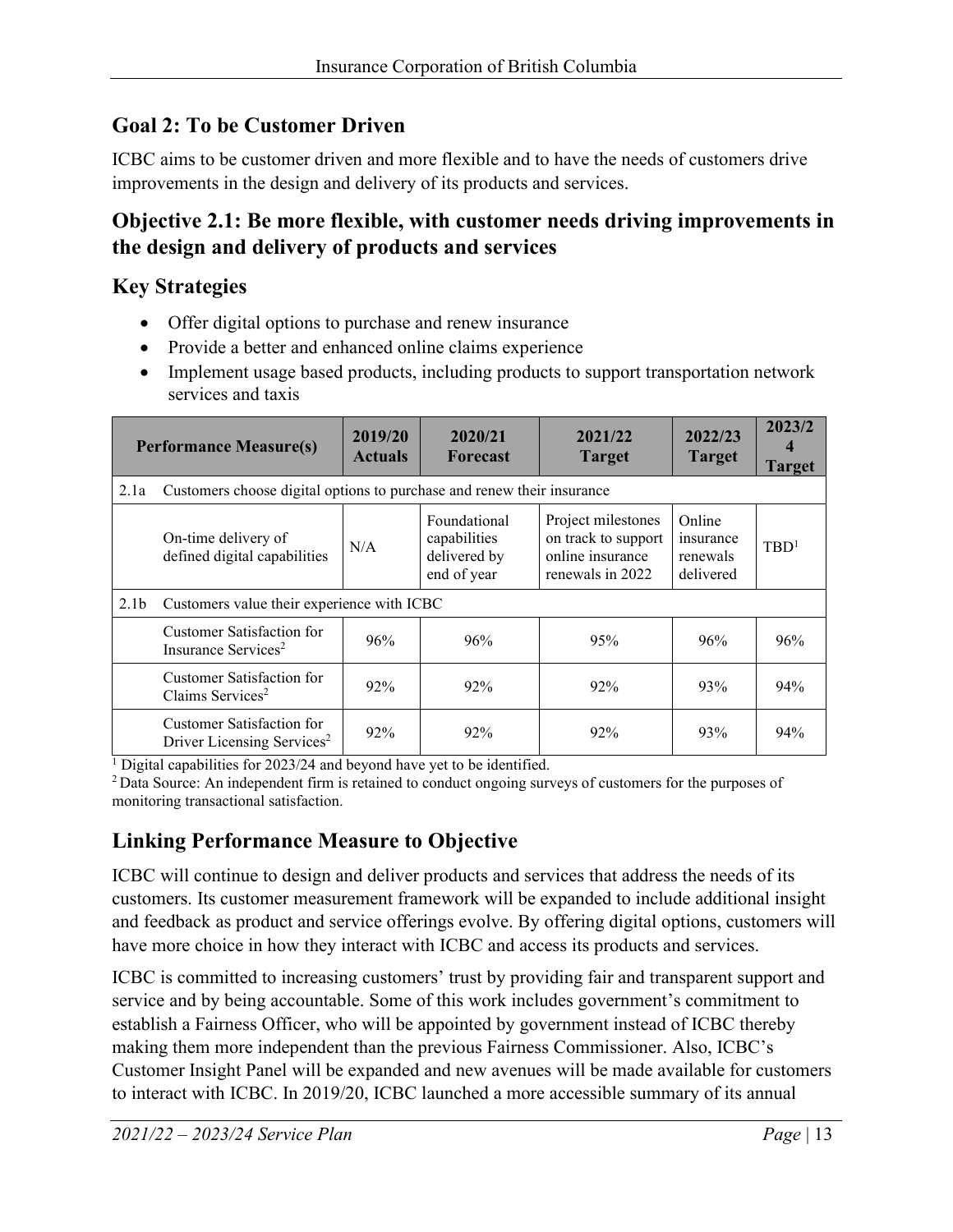report. ICBC will continue to produce this easy-to-read report and will provide its customers with more straightforward and easy-to-understand information.

2.1a Customers choose digital options to purchase and renew their insurance

As this is a multi-year initiative, ICBC will use milestone measures to monitor its success. This includes the on-time *delivery of defined digital capabilities* within the Enhanced Care coverage model, which is on track to deliver in May 2021. The focus in 2021/22 is on working towards the on-time delivery of online insurance renewals in 2022/23. Once digital services are implemented, ICBC will measure customer *utilization rates* of digital options.

2.1b Customers value their experience with ICBC

ICBC measures customer service based on the percentage of satisfied customers for each major transaction type or service that it provides: insurance product purchase and renewal, claims service and driver licensing. ICBC continues to meet measures for its Insurance Services, Driver Licensing and Claims Service to ensure customers are receiving consistent, quality service while interacting with ICBC and Autoplan brokers.

*Insurance Services Satisfaction* - Independent insurance brokers process over three million Autoplan policies each year. The insurance services satisfaction measure is typically based on surveys of approximately 5,000 customers over the course of a year. ICBC's Insurance Customer Satisfaction Target for 2022/23 is higher than the target set last year. This is based on multiple factors, including: a positive customer response to services offered during COVID-19, indications that rate design impacts to Customer Experience are better than expected, the addition of online capabilities planned for launch in 2022, and an anticipated improvement in satisfaction due to lower rates associated with Enhanced Care coverage.

*Claims Service Satisfaction -* Claims are processed through ICBC's claims call centre, claims centres and specialty departments such as commercial claims and recovery services. In addition to reporting a claim by phone, customers can report a claim and check details online. Claims surveying draws upon personal claims and is based on the average of surveys conducted after the First Notice of Loss and after closed claims. In a typical year, there are over 15,000 completed surveys.

*Driver Licensing Satisfaction -* Each year, ICBC conducts approximately 1.6 million transactions relating to the issuance of driver licences and driver exams, including renewing a licence, taking a knowledge test or undergoing a road test. This measure is weighted by the number of transactions for each type of service and is drawn from a sample of over 5,000 customers surveyed throughout the year. ICBC's Driver Licensing Customer Satisfaction Target for 2022/23 is lower than set last year by -1%pt. This is due to possible ongoing COVID-19 impacts on Driver Licencing operations which created backlogs for testing and impacted Customer Experience.

#### **Discussion**

*Strategy 1: Offer digital options to purchase and renew insurance*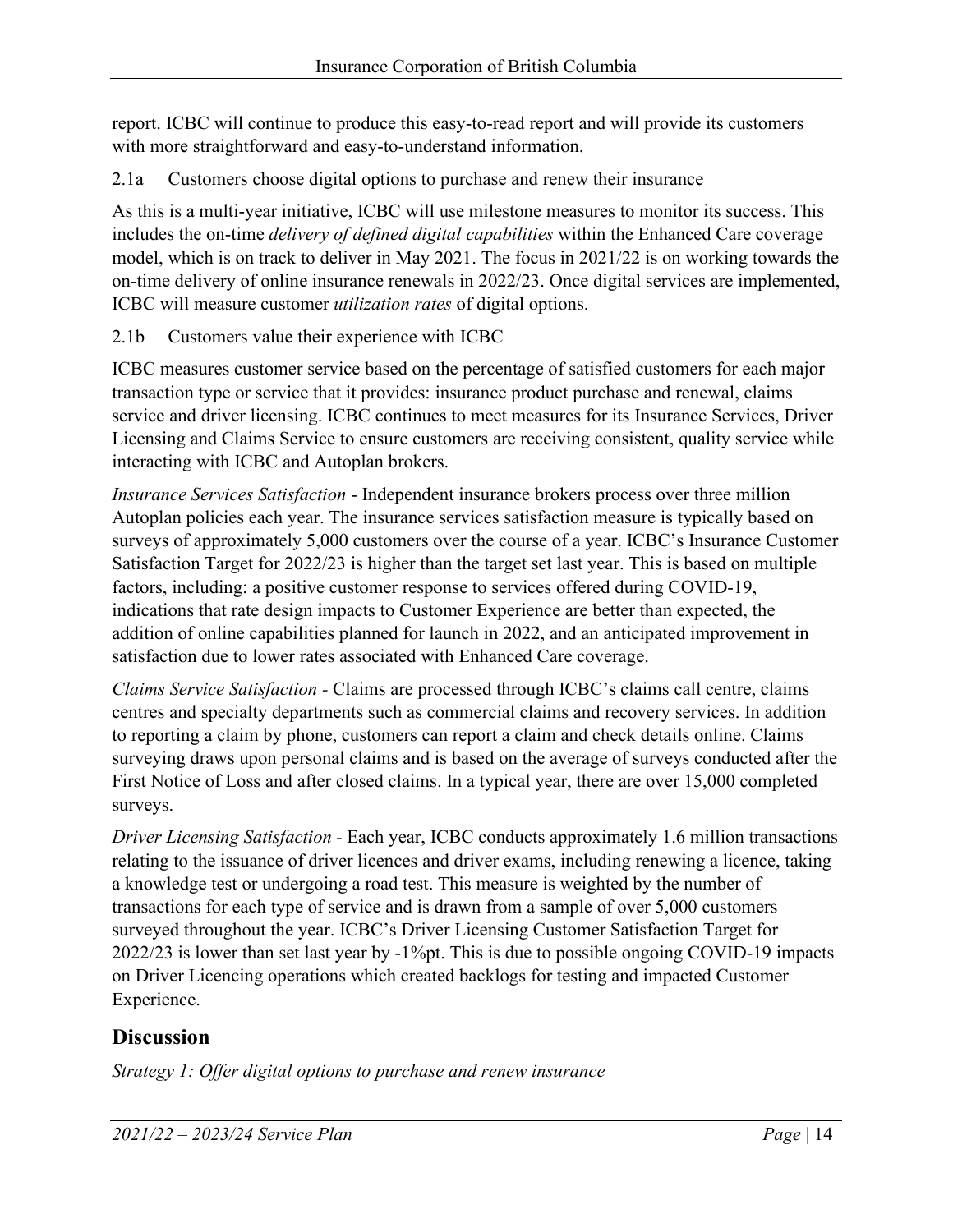Our customers expect accessible options when interacting with us. They want multiple ways to communicate and interact with ICBC (text, email, online chat, etc.) and to access services online. In 2021/22, ICBC will continue to invest in technology that enables online insurance transactions and other digital services. ICBC is working in collaboration with an online broker task force to introduce online insurance options in 2022 focusing on renewals and temporary operation permits, with brokers providing support during and/or after the transaction. Future services will be determined based on customer and broker feedback.

#### *Strategy 2: Provide a better and enhanced online claims experience*

ICBC will deliver consistent and quality claims customer services. Feedback received by customers who use this channel today is being used to inform improvements to the online claims experience.

Insights gathered through customer surveys will guide ICBC's efforts to enhance the online claims experience over the next years.

#### *Strategy 3: Implement usage-based products*

Usage-based products, such as kilometre-based pricing, are valued by customers who want insurance that reflects how much they are driving and how they're driving. ICBC is exploring options to deliver usage-based products informed by customer insights.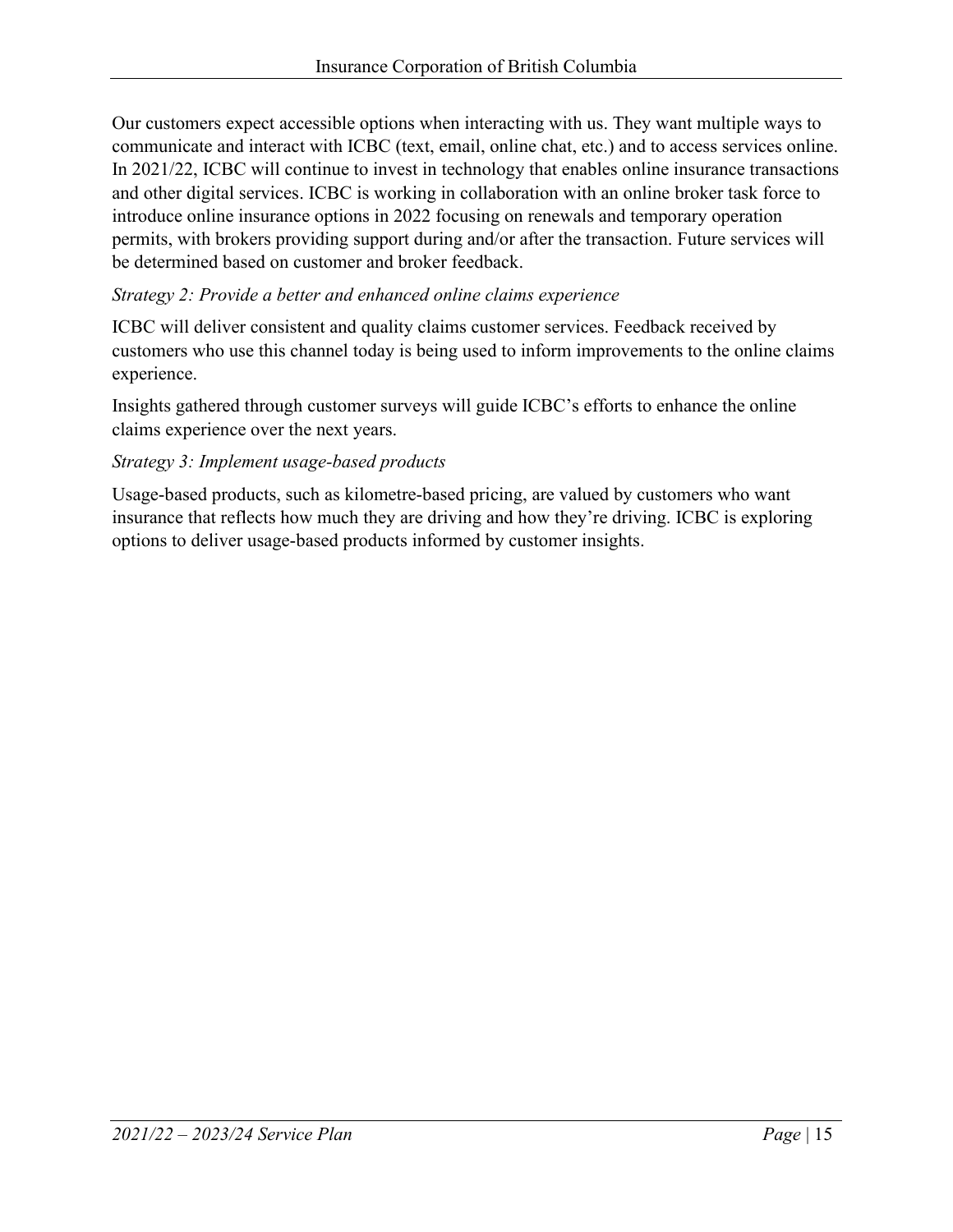#### **Goal 3: To be Smart & Efficient**

ICBC will invest in data, analytics and technology to improve efficiency and make better decisions.

#### **Objective 3.1: Invest in data, analytics and technology to improve efficiency and decision-making**

#### **Key Strategies**

- Invest in robust data management and governance
- Embed analytics in key claims processes
- Automate simple and routine claims processes

| <b>Performance Measure(s)</b>                                                  | 2019/20<br><b>Actuals</b>                                | 2020/21<br><b>Forecast</b> | 2021/22<br><b>Target</b> | 2022/23<br><b>Target</b> | 2023/24<br><b>Target</b> |  |  |  |  |
|--------------------------------------------------------------------------------|----------------------------------------------------------|----------------------------|--------------------------|--------------------------|--------------------------|--|--|--|--|
| 3.1a                                                                           | The cost to run ICBC is below industry standards/average |                            |                          |                          |                          |  |  |  |  |
| <b>Operating Expense Ratio</b>                                                 | $19.4\%$ <sup>1</sup>                                    | $21.8\%^2$                 | $22.4\%$ <sup>3</sup>    | $21.1\%$                 | 21.0%                    |  |  |  |  |
| Loss Adjustment Expense<br>Ratio                                               | $15.4\%$                                                 | $12.8\%$ <sup>4</sup>      | $14.0\%$                 | $12.9\%$                 | 12.8%                    |  |  |  |  |
| Loss Adjustment Expense<br>Ratio for post April 1, 2019<br>clains <sup>5</sup> | N/A                                                      | $11.3\%$                   | $14.0\%$                 | $12.9\%$                 | 12.8%                    |  |  |  |  |

Data source:

<sup>1</sup> ICBC's 2019/20 Operating Expense Ratio is lower than a comparable 2019/20 benchmark of 29% from MSA Research (benchmark includes all Canadian auto writers excluding ICBC and Saskatchewan Auto Fund). ICBC's Operating Expense Ratio is inclusive of 2.2% for non-insurance services, which other insurance carriers do not have. 2 The 2020/21 Forecast is higher than previous year's due to a reduction in forecasted premium as a result of the COVID rebate back to customers.

<sup>3</sup> The 2021/22 Forecast is higher than previous year's due to a reduction in forecasted premium as a result of the introduction of Enhanced Care coverage.

<sup>4</sup> The 2020/21 Forecast is lower than previous year's due to a more favourable change in the reserves for prior year claims services expense and allocated loss adjustment expense.

 $5$  The 2021/22 Targets for post April 1, 2019 claims are the same as for all claims as no expense reserve adjustments are expected in future years.

#### **Linking Performance Measure to Objective**

ICBC will maintain a strong focus on managing costs using data, analytics and technology to derive insights, improve efficiencies and manage change. Analytical insights will also help to more effectively identify at-risk claims in order to manage future claims as well as the roughly \$10 billion in claims liabilities related to claims that occurred before April 1, 2019, which remain a volatile part of ICBC's business.

3.1 The cost to run ICBC is below or comparable to industry averages

ICBC monitors its effectiveness in keeping operating costs below or comparable to industry averages through the following measures: Operating Expense Ratio and Loss Adjustment Expense Ratio.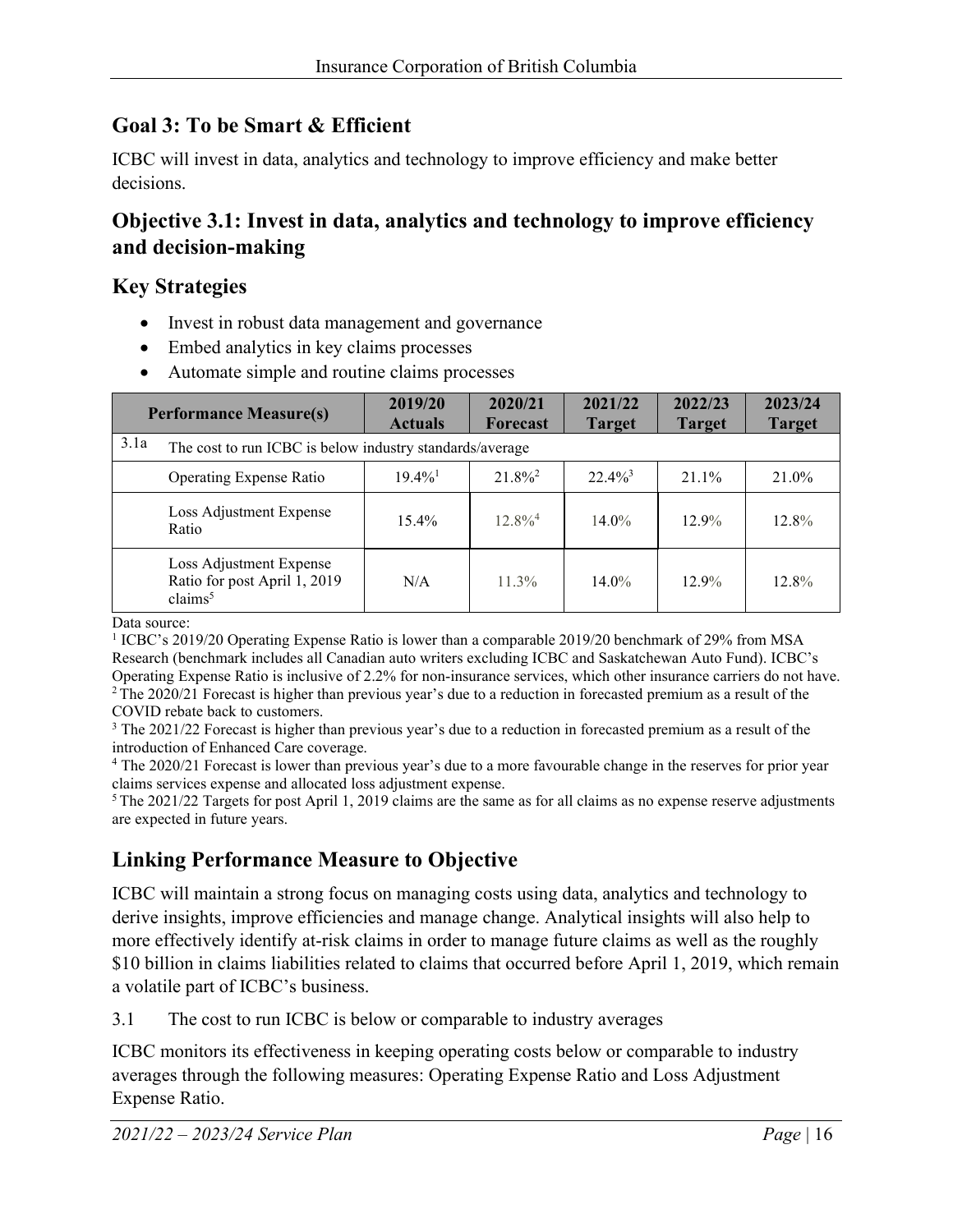Operating Expense Ratio - The Operating Expense Ratio is a standard industry measure to assess operational efficiency of an insurer. The Operating Expense Ratio is calculated as a ratio of insurance operating expenses and non-insurance expenses (excluding claims and claims related costs) to insurance premium dollars earned. This includes both insurance and non-insurance lines of business. ICBC is unique in providing non-insurance services (driver licensing, vehicle registration and licensing, violation ticket and government fine collections), as these services are not typically provided by other insurance carriers in Canada. As ICBC continues to be an efficient and low cost organization, this ratio will remain below the industry average.

Loss Adjustment Expense Ratio - The Loss Adjustment Expense Ratio compares the cost to settle claims to total premiums earned, which is an indicator of the efficiency of the claims settlement process.

Loss Adjustment Expense Ratio for post April 1, 2019 claims - The calculation of this ratio is identical to the Loss Adjustment Expense Ratio, except that changes in costs related to claims that occurred before April 1, 2019 are excluded, in order to eliminate the volatility that they may create in the measure. This ratio therefore provides an indication of the efficiency of the claims settlement process for claims falling under the April 1, 2019 product reform. ICBC expects the Loss Adjustment Expense Ratio to continue to be a low proportion of premium earned even with the premium reduction that is forecast to occur under Enhanced Care coverage, although the Loss Adjustment Expense Ratio will be somewhat higher in the year of transition.

#### **Discussion**

Strategy 1: Invest in robust data management and governance

In ICBC's role as a public insurer, vehicle registrar and issuer of driver licences, the quality, accuracy, relevancy, timeliness and completeness of data play a critical part in ensuring the success of the organization. ICBC will continue to invest in tools and processes that ensure ICBC has sound data management and governance practices.

Strategy 2: Embed analytics in key claims processes

Data insights can improve file-handling and settlement processes in order to effectively and proactively manage claims liabilities. In 2021/22, work in this area will expand to include Material Damage and Enhanced Care coverage claims.

Strategy 3: Automate simple and routine claims processes

Manual administrative work increases costs and can be a barrier to better customer service. Disciplined investments in process design and automation technologies that reduce these manual processes will help the corporation realize efficiencies.

ICBC will continue to pilot new technologies to help with routine claims processes and improve corporate functions.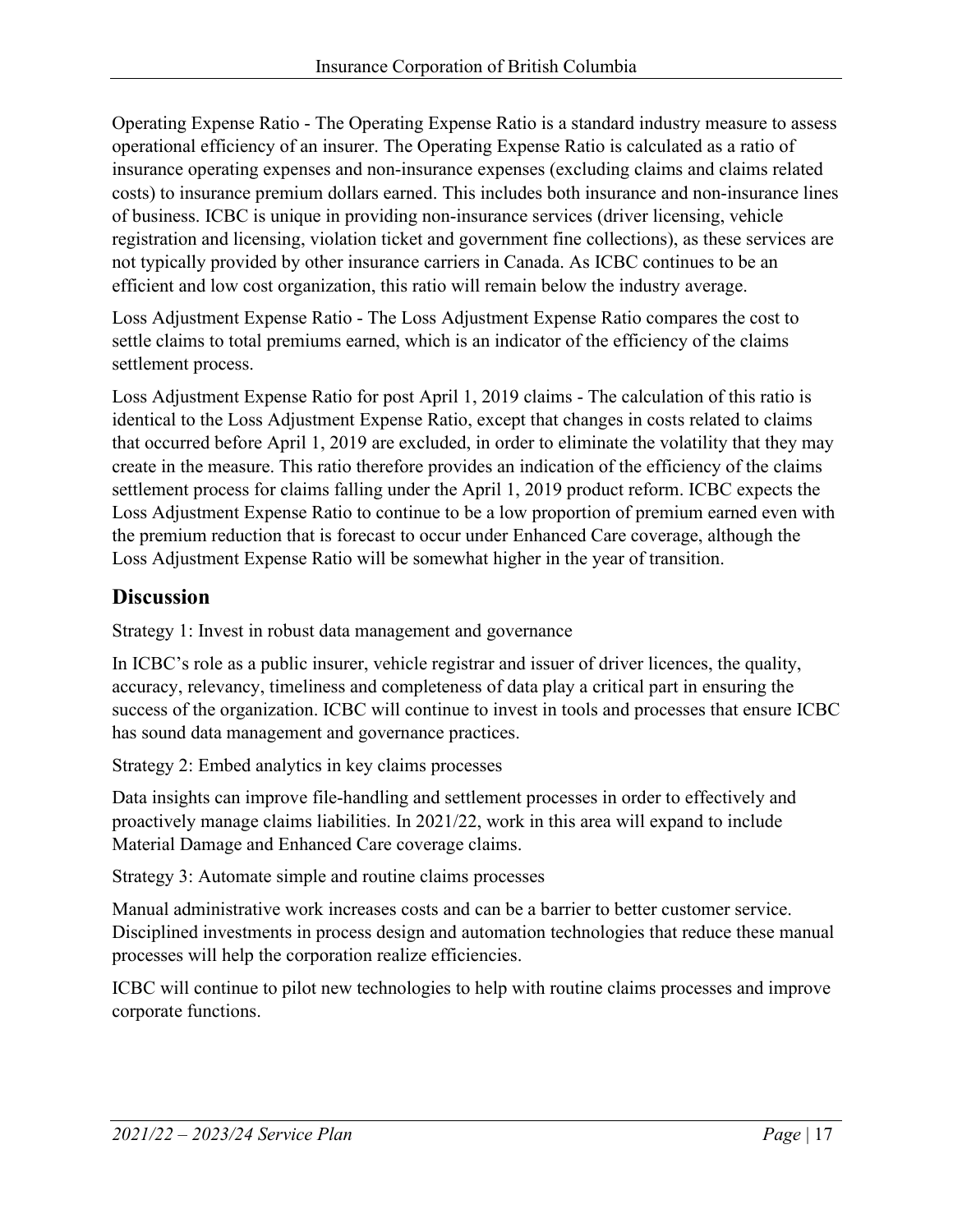#### **Goal 4: To be Future Focused**

ICBC will help shape the future of insurance and mobility in B.C. through partnerships and workplace practices.

#### **Objective 4.1: Shape the future of insurance and mobility in B.C. through partnerships and workplace practices**

#### **Key Strategies**

- Be leaders in crash prevention
- Be a valued partner in transforming transportation in B. C.
- Be a flexible employer, promoting workplace practices to reduce commutes

| <b>Performance</b><br><b>Measure(s)</b>                                                                  | 2019/20<br><b>Actuals</b> | 2020/21<br><b>Forecast</b>                  | 2021/22<br><b>Target</b>                             | 2022/23<br><b>Target</b>                             | 2023/24<br><b>Target</b>                             |  |  |  |  |
|----------------------------------------------------------------------------------------------------------|---------------------------|---------------------------------------------|------------------------------------------------------|------------------------------------------------------|------------------------------------------------------|--|--|--|--|
| 4.1a<br>ICBC's workplace practices attract, engage and retain people to deliver service to our customers |                           |                                             |                                                      |                                                      |                                                      |  |  |  |  |
| Employee<br>Opinion Survey<br>results <sup>1</sup>                                                       |                           |                                             |                                                      |                                                      |                                                      |  |  |  |  |
| Aligned<br>Enabled                                                                                       | 81<br>68                  | Index score<br>ranges will be<br>maintained | Evolve EOS<br>Engagement<br>Methodology <sup>3</sup> | Evolve EOS<br>Engagement<br>Methodology <sup>3</sup> | Evolve EOS<br>Engagement<br>Methodology <sup>3</sup> |  |  |  |  |
| Motivated                                                                                                | 65                        |                                             |                                                      |                                                      |                                                      |  |  |  |  |
| Accountable<br>Leadership <sup>2</sup>                                                                   | 87<br>N/A                 |                                             |                                                      |                                                      |                                                      |  |  |  |  |

<sup>1</sup> Data Source: Employee Opinion Survey (EOS) conducted by an independent firm.<br><sup>2</sup> Leadership Index can only be updated in a full survey year.

<sup>3</sup> ICBC will evolve EOS methodology starting in 2021/22 to integrate employee engagement more closely with Diversity, Equity & Inclusion goals.

# **Linking Performance Measures to Objectives**

The business and transportation landscapes are changing at a rapid pace and ICBC has an opportunity to shape how insurance interacts with mobility in B.C. ICBC will collaborate with municipalities and organizations across the province to ensure policies and infrastructure are in place to support these changes. ICBC will also focus on workplace practices that reduce the amount of time that employees spend commuting, thus helping to reduce congestion. In the long term, the strategies are expected to reduce the number of collisions, injuries and deaths on B.C. roads.

4.1a ICBC's workplace practices attract, engage and retain people to deliver service to our customers

ICBC's *Employee Opinion Survey* (EOS) captures employees' opinions regarding the tools and processes through which they execute their work, their understanding of how their efforts align with the corporate strategy, their personal motivation, their individual accountability for delivering business results and an assessment of leadership. The EOS is one indicator of ICBC's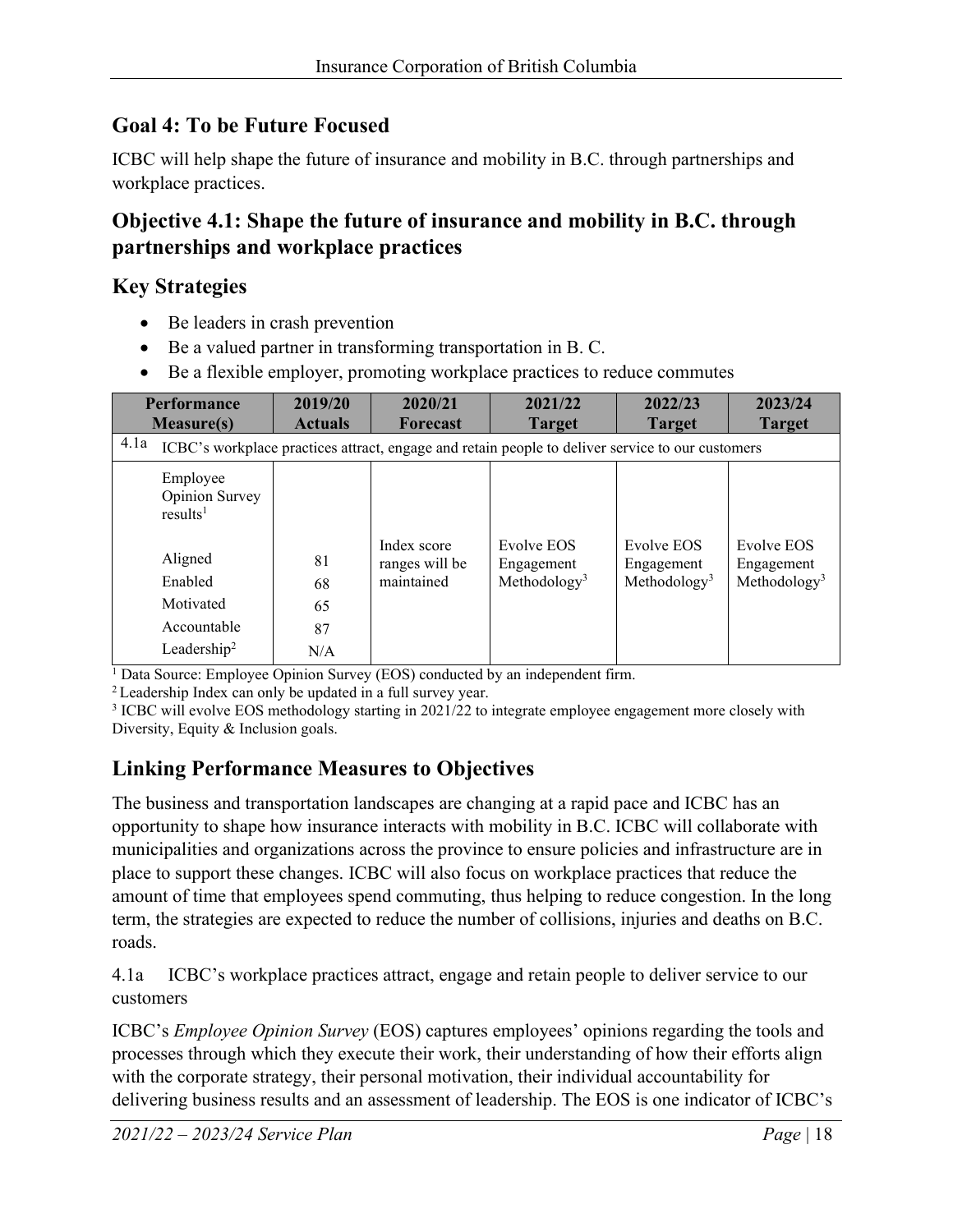efforts to attract, engage and retain people through its workplace practices, including flexible work arrangements that can help reduce commutes. The 2020/21 EOS Forecast is for scores to be maintained from 2019/20. This is slightly lower than the 2020/21 Target set last year, as a result of the significant transformation that the organization is undergoing in the move to offer Enhanced Care coverage. Starting in 2021/22, ICBC will partner with a new independent firm to evolve the employee measures and an updated measurement framework and forecast will be included in subsequent Service Plans. These measures will also connect to ICBC's commitment in being an inclusive employer, one that reflects the diversity of the people and communities of the province that it serves. Diversity, equity and inclusion are foundational to ICBC's way of doing business, enabling a culture of respect, belonging and empowerment, helping ICBC serve its customers and communities with empathy and care.

#### **Discussion**

#### *Strategy 1: Be leaders in crash prevention*

ICBC is committed to make B.C.'s roads safer and is involved in a number of initiatives to reduce crash rates, which in turn can help improve insurance affordability. While the advent of advanced driver assistance systems is encouraging, these systems are not expected to reduce crash frequency in the near future given their small percentage of the total vehicle population. ICBC will combine strengths from a number of internal disciplines, such as actuarial, data science and road safety engineering to continue to decrease British Columbia's crash frequency.

ICBC is running a telematics technology pilot to determine whether this technology can improve road safety outcomes and drive behavioural change among inexperienced drivers in B.C. During the pilot, a small telematics device is installed in the vehicle and together with a smartphone app, data such as distance, speed and braking is gathered. This pilot was scheduled to conclude in 2020, however because participants drove less than normal due to COVID-19, a decision was made to extend the pilot into 2021. The extension will allow ICBC to further assess the impact of telematics technology on driving behaviours.

ICBC continues to partner with law enforcement, local municipalities and government to promote intersection safety through supporting B.C.'s Intersection Safety Camera program at [key locations to capture the worst speeding offenders.](https://news.gov.bc.ca/releases/2018PSSG0015-000342)

*Strategy 2: Be a valued partner in transforming transportation in B.C.*

ICBC will partner with municipalities, government and other organizations to help shape the future of insurance and mobility in B.C. The Corporation will collaborate to improve how the province collects and shares transportation-related data.

Previously, ICBC had the Performance Measure for this strategy of: "a future mobility strategy is developed with identified plans for key partnerships". This measure was removed as it is milestone-based and does not encompass the breadth of work happening at ICBC related to being seen as a valued partner. A new measure will be developed as part of ongoing work in this space.

*Strategy 3: Be a flexible employer, promoting workplace practices to reduce commutes*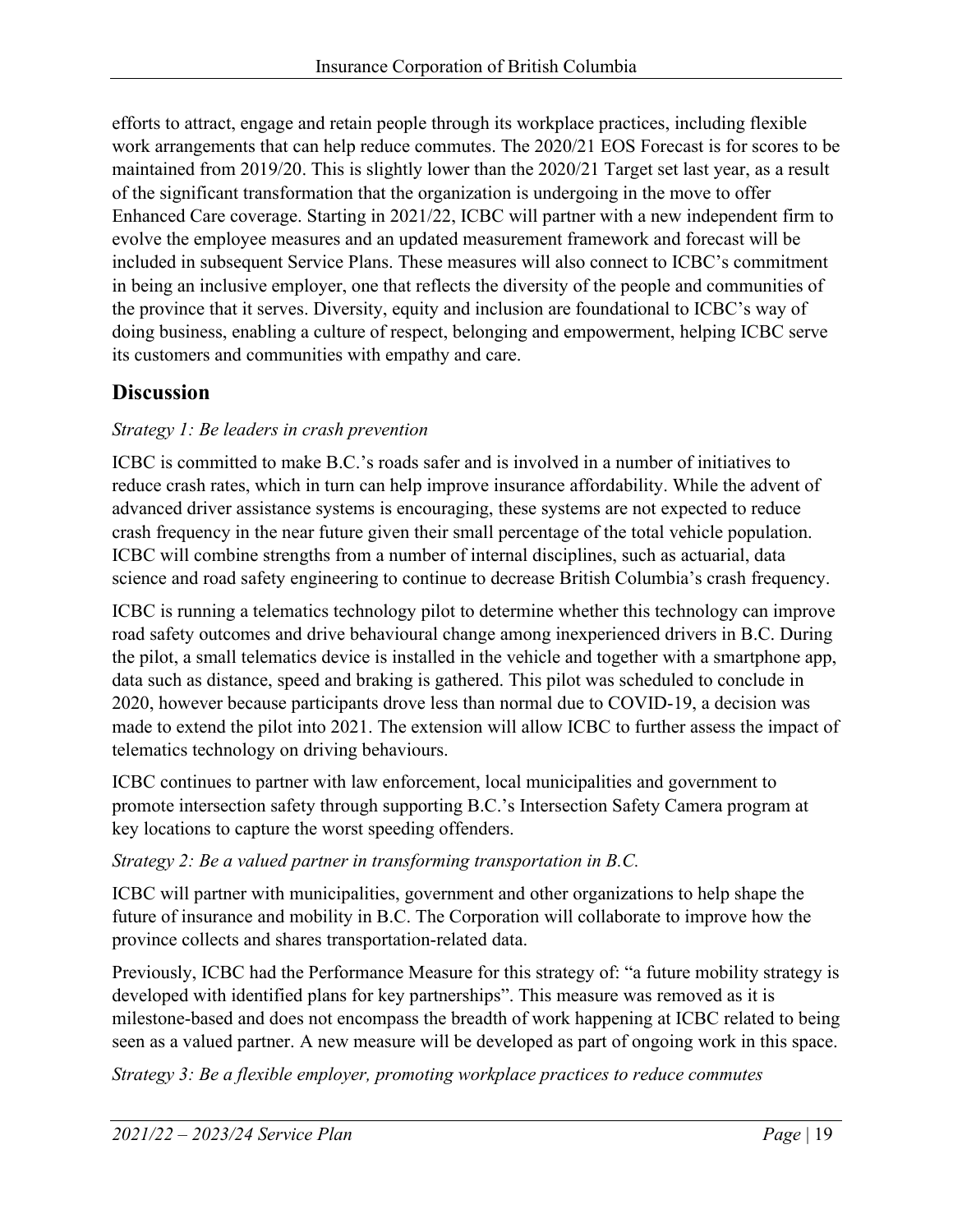ICBC is facing strong competition for talent. As ICBC's business shifts, its workforce will also change and the company needs to consider strategies to attract, retain and develop people who will help it move forward. ICBC can help reduce transportation infrastructure congestion through the adoption of flexible workplaces. Implementing more flexible workplace practices will enable employees to work closer to where they live, reduce commute times and reduce carbon emissions for the province.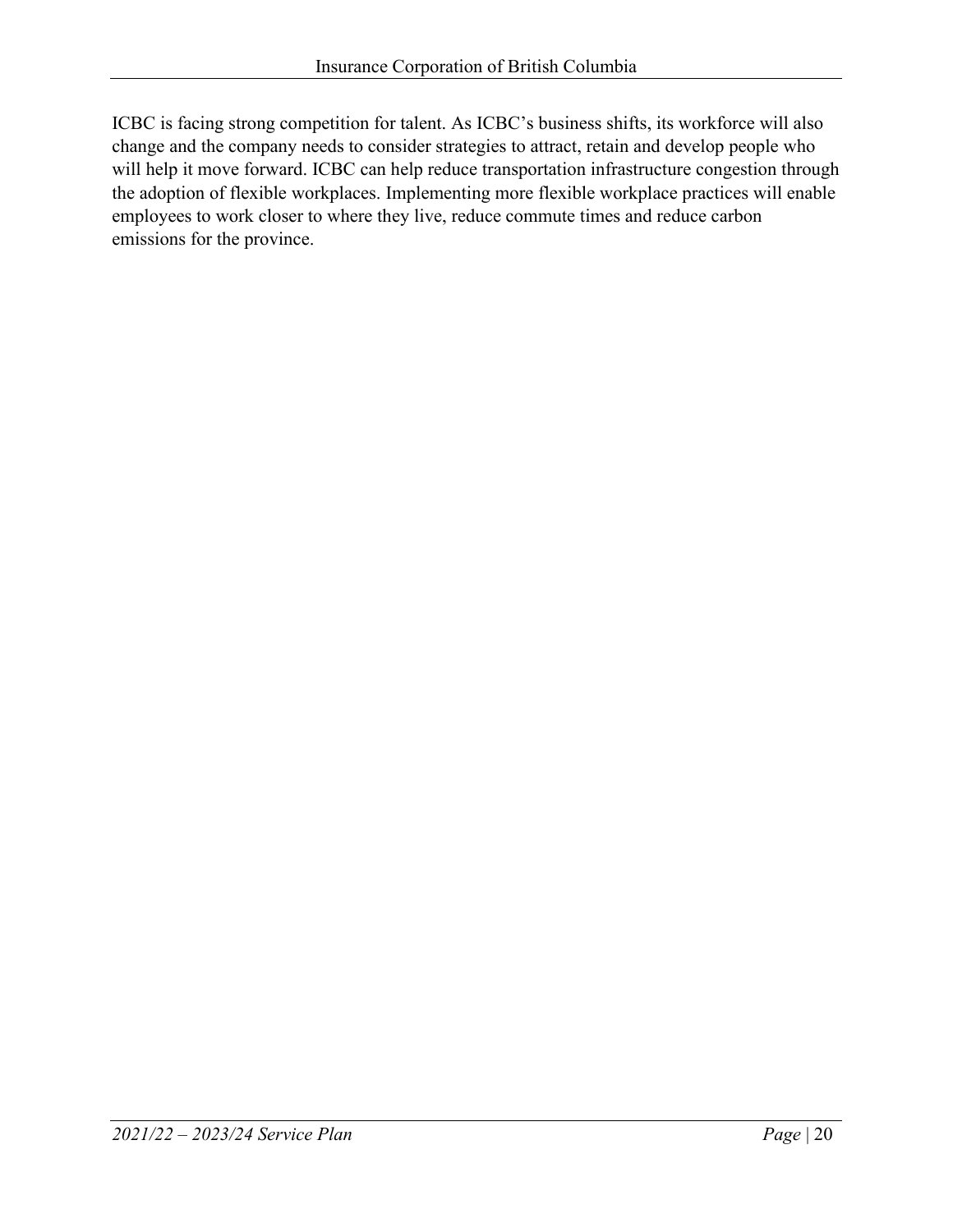# <span id="page-20-0"></span>**Financial Plan**

<span id="page-20-1"></span>

| (Sm)                                                                                 | 2019/20<br><b>Actual</b> | 2020/21<br><b>Forecast</b> | 2021/22<br><b>Budget</b> | 2022/23<br><b>Budget</b> | 2023/24<br><b>Budget</b> |
|--------------------------------------------------------------------------------------|--------------------------|----------------------------|--------------------------|--------------------------|--------------------------|
| Premiums earned                                                                      | 6,286                    | 5,608 <sup>1</sup>         | 5,085                    | 5,048                    | 5,242                    |
| Service fees and other                                                               | 148                      | 142                        | 108                      | 110                      | 112                      |
| <b>Total earned revenues</b>                                                         | 6,434                    | 5,750                      | 5,193                    | 5,158                    | 5,354                    |
| Provision for claims occurring in the current<br>period                              | 4,728                    | 4,528                      | 3,939                    | 4,019                    | 4,160                    |
| Change in estimates for losses occurring in<br>prior periods                         | 1,180                    | (242)                      | (101)                    | (166)                    | (171)                    |
| Net claims incurred                                                                  | 5,908                    | 4,286                      | 3,838                    | 3,853                    | 3,989                    |
| Claims service and loss management                                                   | 464                      | 456                        | 552                      | 539                      | 538                      |
| Insurance operations expenses                                                        | 275                      | 272                        | 306                      | 295                      | 303                      |
| <b>Transformation Program</b>                                                        | 29                       | 24                         | 23                       | 22                       | 16                       |
| Premium taxes and commissions                                                        | 741                      | 786                        | 643                      | 585                      | 611                      |
| <b>Total expenses</b>                                                                | 7,417                    | 5,824                      | 5,362                    | 5,294                    | 5,457                    |
| <b>Underwriting loss</b>                                                             | (983)                    | (74)                       | (169)                    | (136)                    | (103)                    |
| Investment and other income                                                          | 1,058                    | 918                        | 480                      | 495                      | 495                      |
| Income (loss) - insurance operations<br>before impairment loss                       | 75                       | 844                        | 311                      | 359                      | 392                      |
| Non-insurance operations expenses                                                    | 110                      | 108                        | 130                      | 130                      | 135                      |
| Non-insurance commissions                                                            | 31                       | 32                         | 35                       | 35                       | 36                       |
| Non-insurance - other income                                                         | (7)                      | (5)                        | (8)                      | (8)                      | (8)                      |
| Net income (loss) before impairment loss                                             | (59)                     | 709                        | 154                      | 202                      | 229                      |
| Impairment loss                                                                      | (317)                    |                            |                          |                          |                          |
| Net income (loss)                                                                    | (376)                    | 709                        | 154                      | 202                      | 229                      |
| Other comprehensive income<br>Pension and post-retirement benefits<br>remeasurements | 214                      | (517)                      |                          |                          |                          |
| Net change in available for sale financial<br>assets                                 | (503)                    | 1,420                      | 339                      | 83                       | 250                      |
| Total comprehensive income (loss)                                                    | (665)                    | 1,612                      | 493                      | 285                      | 479                      |

Table continued on next page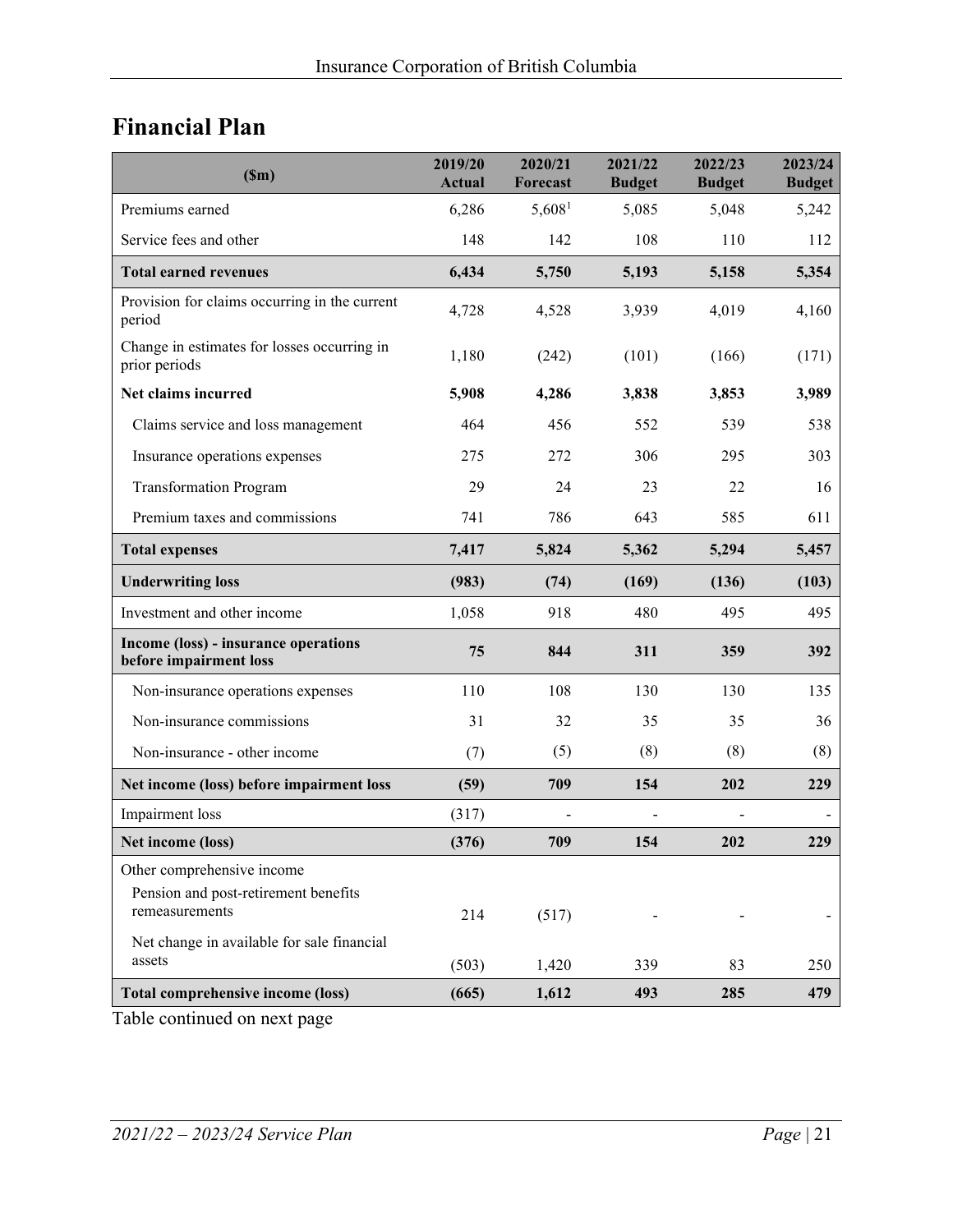<span id="page-21-1"></span>

| (Sm)                                 | 2019/20<br>Actual | 2020/21<br>Forecast | 2021/22<br><b>Budget</b> | 2022/23<br><b>Budget</b> | 2023/24<br><b>Budget</b> |
|--------------------------------------|-------------------|---------------------|--------------------------|--------------------------|--------------------------|
| Total equity $-$ beginning of year   | 119               | (547)               | 1,047                    | 1,538                    | 1,823                    |
| Non-controlling interest disposition | (1)               | (18)                | (2)                      |                          |                          |
| Total equity – end of year           | (547)             | 1,047               | 1,538                    | 1,823                    | 2,302                    |
| Represented by:                      |                   |                     |                          |                          |                          |
| Retained earnings                    | (396)             | 302                 | 455                      | 657                      | 886                      |
| Other components of equity           | (165)             | 738                 | 1,077                    | 1,160                    | 1,410                    |
| Non-controlling interest             | 14                | 7                   | 6                        | 6                        | 6                        |
| Total equity – end of year           | (547)             | 1,047               | 1,538                    | 1,823                    | 2,302                    |
| <b>Total liabilities</b>             | 22,119            | 22,976              | 20,047                   | 18,066                   | 16,257                   |
| Capital Expenditures <sup>2</sup>    | 62                | 107                 | 68                       | 42                       | 46                       |

# <span id="page-21-0"></span>**Financial Plan – continued**

<sup>1</sup>The 2020/21 premiums earned forecast includes a COVID-19 rebate for customers totalling \$600 million. <sup>2</sup> Major categories of capital expenditure include: facilities (land, building, leasehold), furniture and equipment, IT systems (computer equipment and software). Looking ahead, ICBC expects capital expenditures will change in the planning period as the company maintains or replaces aging infrastructure, including replacement or upgrade of facilities, and as critical business systems are renewed.

#### <span id="page-21-2"></span>**Operating Costs by Nature**

| (Sm)                                                   | 2019/20<br>Actual <sup>1</sup> | 2020/21<br>Forecast <sup>1</sup> | 2021/22<br>Budget <sup>1</sup> | 2022/23<br>Budget <sup>1</sup> | 2023/24<br>Budget <sup>1</sup> |
|--------------------------------------------------------|--------------------------------|----------------------------------|--------------------------------|--------------------------------|--------------------------------|
| Premium taxes and commission expense                   | 805                            | 818                              | 678                            | 620                            | 647                            |
| Premium deficiency adjustments                         | (33)                           |                                  |                                |                                |                                |
| Compensation and other employee benefits               | 460                            | 462                              | 525                            |                                |                                |
| Pension and post-retirement benefits                   | 93                             | 68                               | 134                            |                                |                                |
| Professional and other services                        | 53                             | 56                               | 51                             |                                | 992                            |
| Road improvements and other traffic safety<br>programs | 33                             | 32                               | 35                             | 986                            |                                |
| Building operating expenses                            | 23                             | 22                               | 25                             |                                |                                |
| Merchant and bank fees                                 | 45                             | 48                               | 39                             |                                |                                |
| Office supplies and postage                            | 23                             | 20                               | 21                             |                                |                                |
| Computer costs                                         | 31                             | 32                               | 34                             |                                |                                |
| Depreciation and amortization                          | 73                             | 80                               | 98                             |                                |                                |
| Other                                                  | 44                             | 40                               | 49                             |                                |                                |
| <b>Total operating costs</b>                           | 1,650                          | 1,678                            | 1,689                          | 1,606                          | 1,639                          |

<sup>1</sup> Operating cost targets are not planned in detail beyond the current year.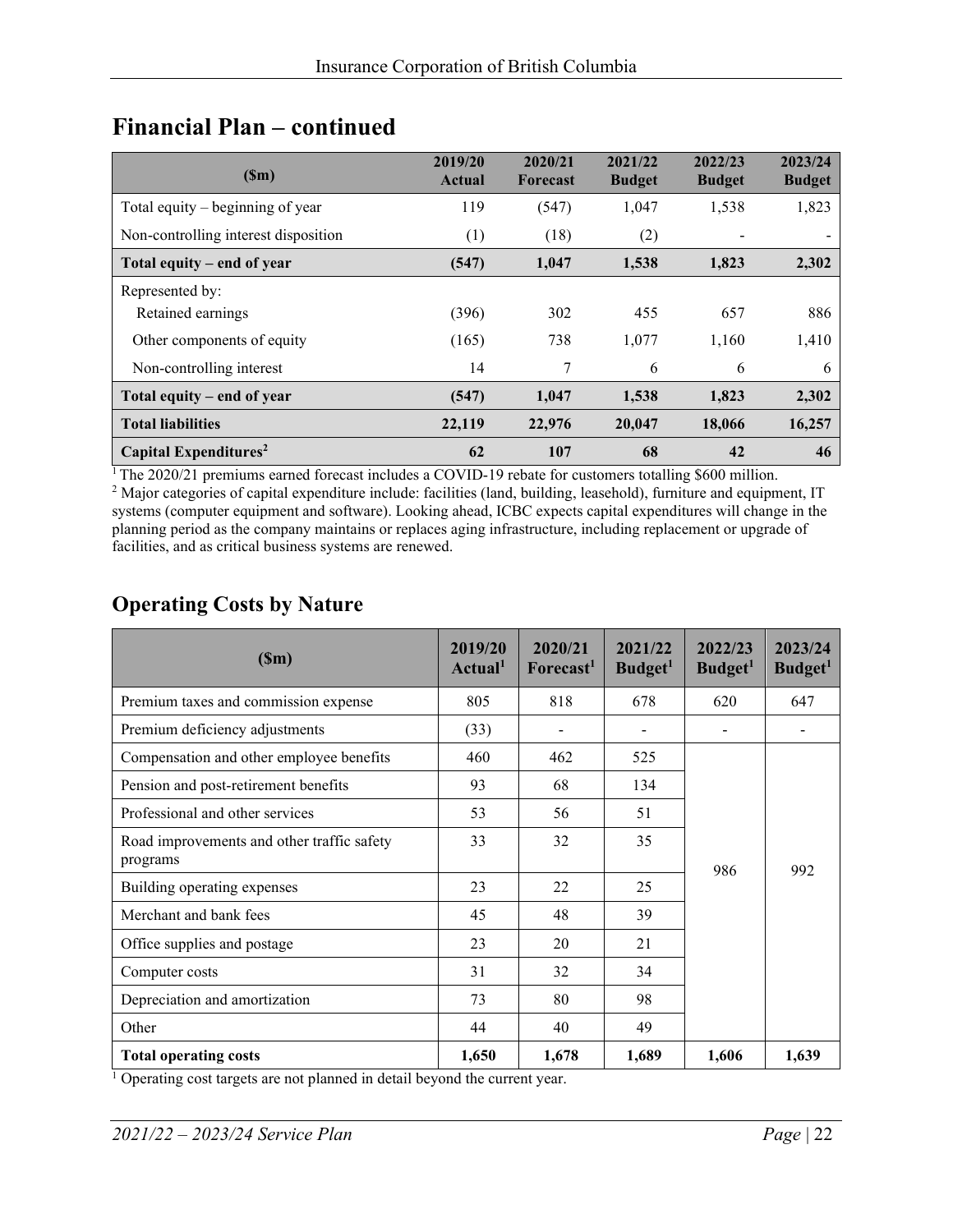#### <span id="page-22-0"></span>**Key Forecast Assumptions, Risks and Sensitivities**

Financial forecasts take into consideration ICBC's plans to address the key strategic risks facing the organization and changes in the external environment. Typical of other property and casualty insurance companies, ICBC faces material risks in the execution of its strategy and conduct of operations. The Board of Directors, the Board Committees and the Executive Leadership Team review these material risks, including financial market risk, as part of their governance and oversight function. ICBC will continuously address these material risks. This includes strengthening information security system controls to protect against evolving cybersecurity threats and continuing to leverage the use of core operational systems. Leadership development and succession planning also continue to support the business model. Actual results could vary from these projections, depending on actual implementation, actual behavioural changes and associated impacts.

Based on these plans, the following assumptions were developed and incorporated into the financial forecasts on page 19.

- The summary financial outlook reflects the overall operations of the business, including Basic and Optional insurance and non-insurance activities. It has been prepared based in consideration of legislative, regulatory, and judicial frameworks. The forecast reflects a number of financial and behavioural assumptions.
- For the  $2021/22 2023/24$  period, rate changes are assumed for both the Basic and Optional insurance businesses. Any changes to Basic insurance rates are subject to BCUC regulatory approval.
- Enhanced Care coverage will be implemented May 1, 2021 and an Enhanced Care coverage refund is included in 2021/22.
- Government has directed the British Columbia Utilities Commission (BCUC) to include a Rate Stabilization Fund component in Policy Year 2021.
- The financial information was prepared based on International Financial Reporting Standards (IFRS). The forecasts do not include any changes from IFRS 9, Financial Instruments or IFRS 17, Insurance Contracts, which will be effective April 1, 2023.
- Investment income, as shown, includes the expected interest, dividends, other income, and realized gains/losses from the investment portfolio, as well as foreign exchange gains/losses.
- Claims incurred reflect current claims trends, vehicle population growth and inflation; and the impact of estimated savings from Enhanced Care coverage implementation and other initiatives.
- Prior years' claims reflect changes in the discounted value of unpaid claims.
- Changes in net income and unrealized gains and losses impact Other Components of Equity but may be subject to change when new accounting standards take effect.
- Assumptions were made with respect to the claims discount rate and the rate used to discount pension and post-retirement benefits. Actual discount rates may be different from these estimates, under the influence of external market and economy factors.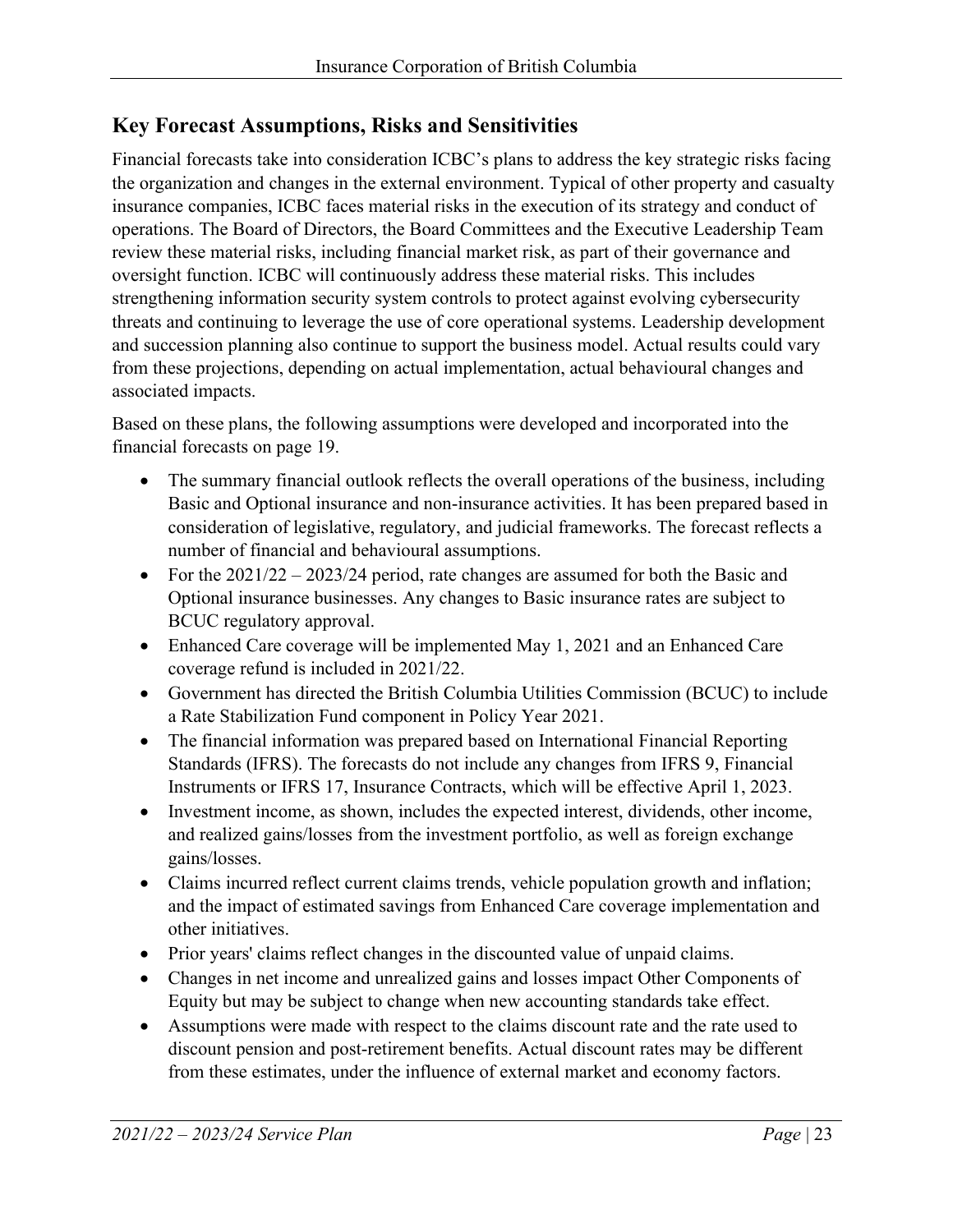#### <span id="page-23-0"></span>**Sensitivity Analysis**

Risks are inherent in insurance forecasts since they are based on assumptions about the future. These assumptions are based on historical driving, claims and other economic patterns, as well as expert judgment. However, due to the volatile nature and the inherent risks of the insurance business, there is a range of uncertainties in these estimations. The following highlight the effect of variations in the assumptions underlying the financial forecast.

#### **Premiums**

• 1 percentage point fluctuation represents approximately \$50 - \$62 million in net premiums (Basic and Optional combined)

#### **Claims**

- 1 per cent change in current year claims costs represents approximately \$39 \$45 million in current year claims costs
- 1 per cent fluctuation in the unpaid claims balance represents approximately \$100 \$160 million in claims costs
- 1 percentage point fluctuation in the rate used to discount claims represents approximately \$390 - \$460 million in claims costs

#### **Investments**

- 1 percentage point change in investment return represents approximately \$177 \$213 million in investment return
- 1 per cent change in the investment portfolio represents approximately \$5 \$10 million in investment return
- 1 percentage point change in interest rate would result in a change of approximately \$529 million in the fair value in ICBC's fixed income portfolio and a corresponding impact of \$516 million to Other Comprehensive Income (OCI). The mortgage portfolio is recorded at amortized cost and therefore the fair value change does not impact OCI.
- A 10 per cent change in equity prices would result in an estimated corresponding change to OCI of approximately \$540 million
- A 10 per cent change in Canadian dollar exchange rate would change the fair value of the non-Canadian equity fund investments and results in a change to OCI of approximately \$356 million

#### **Market Share**

• 1 percentage point change in market share represents approximately \$6 - \$13 million impact on net income.

#### **Pension**

• 1 percentage point change in discount rate represents approximately \$660 million impact to the defined benefit obligation.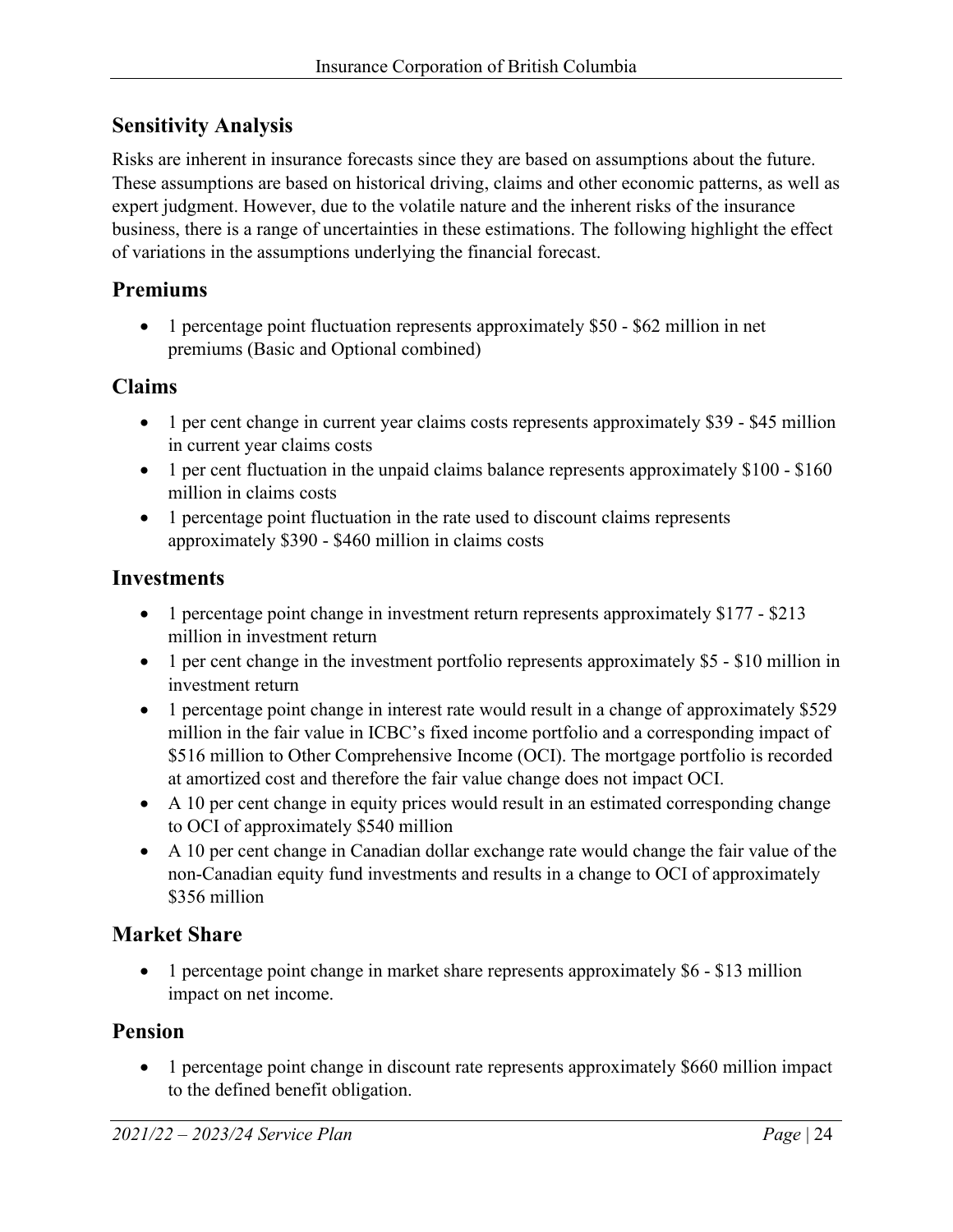• 1 percentage point change in discount rate represents approximately \$47 million impact to pension expense.

#### <span id="page-24-0"></span>**Management's Perspective on the Financial Outlook**

The net income for fiscal 2020/21 is forecast to be \$709 million as compared to a net loss of \$376 million for fiscal 2019/20. The forecasted net income for 2020/21 is significantly higher than the prior year, mainly as a result of favourable COVID-19 and non-COVID-19 claims trends, as well as improved investment income. The 2020/21 net income forecast includes a COVID-19 rebate for customers as part of an overall favourable COVID-19 underwriting impact that has been estimated. Major considerations for the forecast are the transition to Enhanced Care coverage insurance as at May 1, 2021, and the potential for new commuting and driving behaviours following the end of the pandemic. The expected benefits from the implementation of Enhanced Care coverage and associated implementation costs have been reflected in the forecast period. Favourable claims trends not related to COVID-19 include lower frequency of injury claims falling under the April 1, 2019 product reform, as well as lower frequency of crash claims. Both were observed for claims prior to the onset of restrictions related to the COVID-19 pandemic, and have contributed to favourable forecast net income in 2020/21. Investment income in 2020/21 is forecast to be favourable as compared to fiscal 2019/20 investment income including impairment, due to the continued recovery of the financial markets, higher-thanexpected capital dividends and realized gains from the sale of bonds and other investment assets.

On March 2, 2021, a decision was made regarding the constitutional challenge filed by the Trial Lawyers Association of British Columbia against the Province of B.C. with respect to the minor injury definition and jurisdiction of the Civil Resolution Tribunal ("CRT"). The BC Supreme Court struck down portions of the *Civil Resolution Tribunal Act* as unconstitutional The impacts as a result of the BC Supreme Court decision are a possible increase in the number of claims that may be represented by lawyers and subsequently litigated in B.C. Supreme Court, possible increased operational pressure to handle an increase in litigated claims, and a financial impact of additional represented/litigated claims. On March 8, 2021, Attorney General David Eby has confirmed that his office will appeal the decision. There is no set timeline for the outcome of the minor injury definition challenge that is underway.

ICBC maintains ongoing efforts to identify and moderate the factors of higher claims costs that are within its control. ICBC's initiatives emphasize continuous operational improvement and consistent quality and fair handling of claims. ICBC is focused on reducing the increase in claims costs by managing higher claims volumes and providing fair and reasonable offers in an effort to settle claims. Additionally, ICBC remains focused on improving management of procurement processes and initiatives relating to material damage operational efficiency.

ICBC earns investment income that partially offsets the cost of rising insurance rates to policyholders and aims to balance risk and return within its investment portfolio.

Similar to other insurance organizations, ICBC has a capital management framework under which it operates. This framework takes into consideration both its management operating targets and its regulatory minimums to ensure that capital reserves are adequate to protect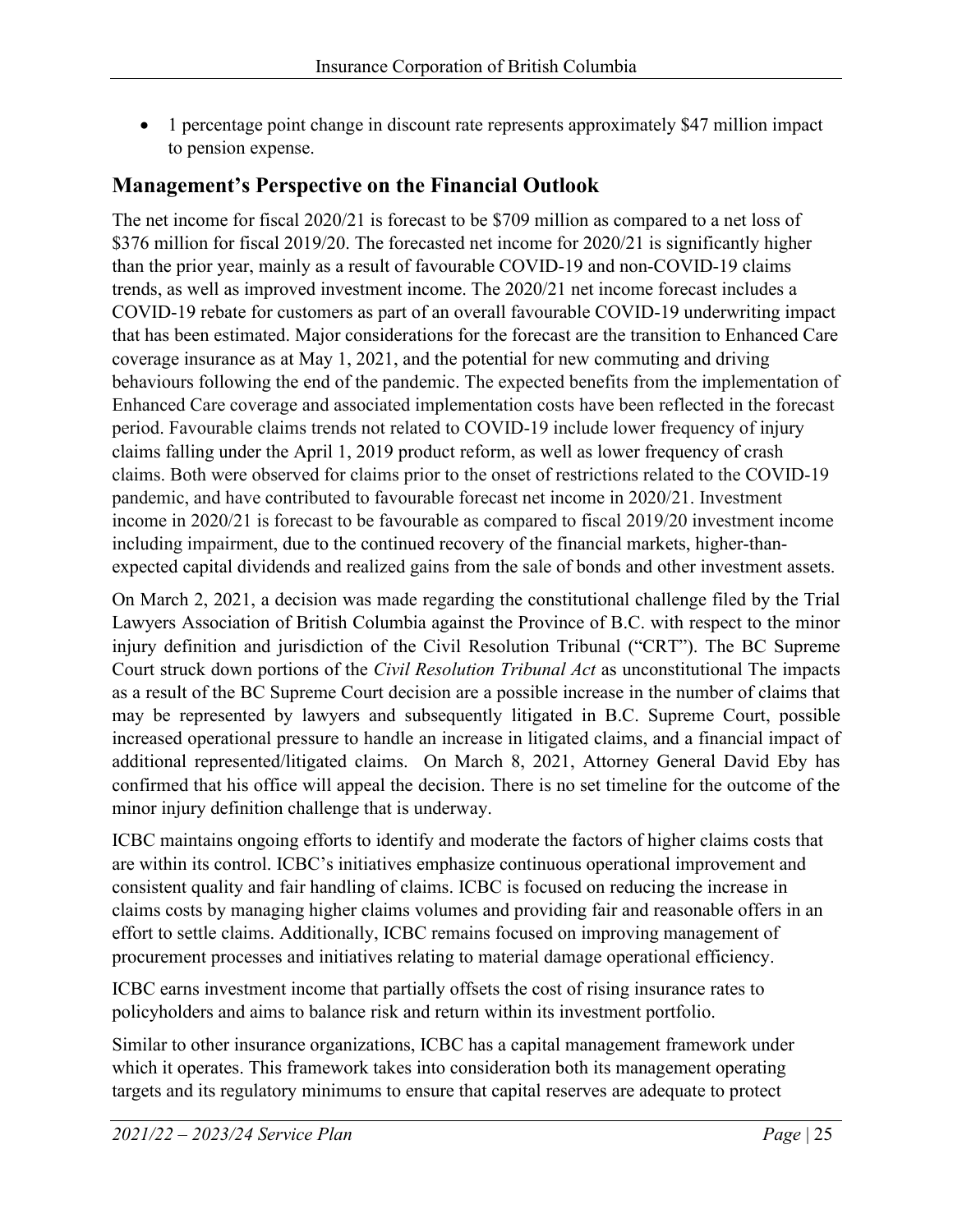policyholders from financial risk, while maintaining rates as low as possible over the long term. ICBC is guided by the capital management framework of the Office of the Superintendent of Financial Institutions ("OSFI"), adopting OSFI's Minimum Capital Test ("MCT") as a means to measure and monitor ICBC's capital levels. Several years of consecutive losses up to 2019/20, where rate increases were not sufficient to cover the rapidly rising claims costs, have depleted capital levels.

A new directed short-term capital management plan via Order in Council 632 and 633 are provided to support the 23 month 2021 Basic rate filing. These capital plan modifications, which ICBC has collectively termed the Rate Stabilization Fund, allow the benefits of Enhanced Care coverage to flow immediately to Basic policy holders in the form of lower rates, to stabilize future rates, and to make a significant contribution to capital reserves. Given that Enhanced Care coverage is a new product which heavily relies on external data as well as the uncertainty of the long term impacts of COVID-19, there remains considerable risk to the forecast. The Rate Stabilization Fund can also be used to moderate future rate changes by unwinding capital build already embedded in rates. Implementation of Enhanced Care coverage reflects government direction and recent changes in legislation. With significant changes being brought in by Enhanced Care coverage, the minimum capital requirements may change, as the claims liability risk and the investments portfolio evolve.

#### <span id="page-25-0"></span>**Capital Expenditures**

| <b>Major Capital Projects (over \$50 million)</b> | <b>Targeted</b><br>Year of<br><b>Completion</b> | <b>Project</b><br><b>Cost to</b><br>Dec 31,<br>2020 (Sm) | <b>Estimated</b><br><b>Cost to</b><br>Complete<br>(Sm) | Approved<br><b>Anticipated</b><br><b>Total Cost</b><br>(Sm) |
|---------------------------------------------------|-------------------------------------------------|----------------------------------------------------------|--------------------------------------------------------|-------------------------------------------------------------|
| Enhanced Care coverage project                    | 2021/22                                         | 63                                                       | 33                                                     | 96                                                          |

Description: This new way of providing auto insurance in B.C. will build on the 2019 reforms, but will also address the outstanding issue of high legal costs, in order to achieve more affordable insurance premiums for British Columbians. The Enhanced Care coverage model will also dramatically improve the care and recovery coverage available for anyone injured in a crash, regardless of fault, by providing access to comprehensive accident benefits designed to cover all of the injured parties' needs; expand coverage to all residents involved in an accident that arises from the use of a vehicle in B.C., Canada, or the US; and introduce a new Basic Vehicle Damage coverage to align with the move away from a modified tort system.

# <span id="page-25-1"></span>**Appendix A: Additional Information**

#### **Corporate Governance**

ICBC's governance is defined through legislation applicable to all Crown corporations and legislation specific to ICBC itself.

The Board of Directors guides ICBC in fulfilling its mandate and sets the corporate direction.

The Board, with input from the Executive Team, approves the vision and values that guide ICBC, as well as the goals and strategies upon which accountability and performance are evaluated. Information on the role and membership of the Board members and Board committees is available on ICBC's website, [https://www.icbc.com/about-icbc/company-](https://www.icbc.com/about-icbc/company-info/Pages/Corporate-governance.aspx)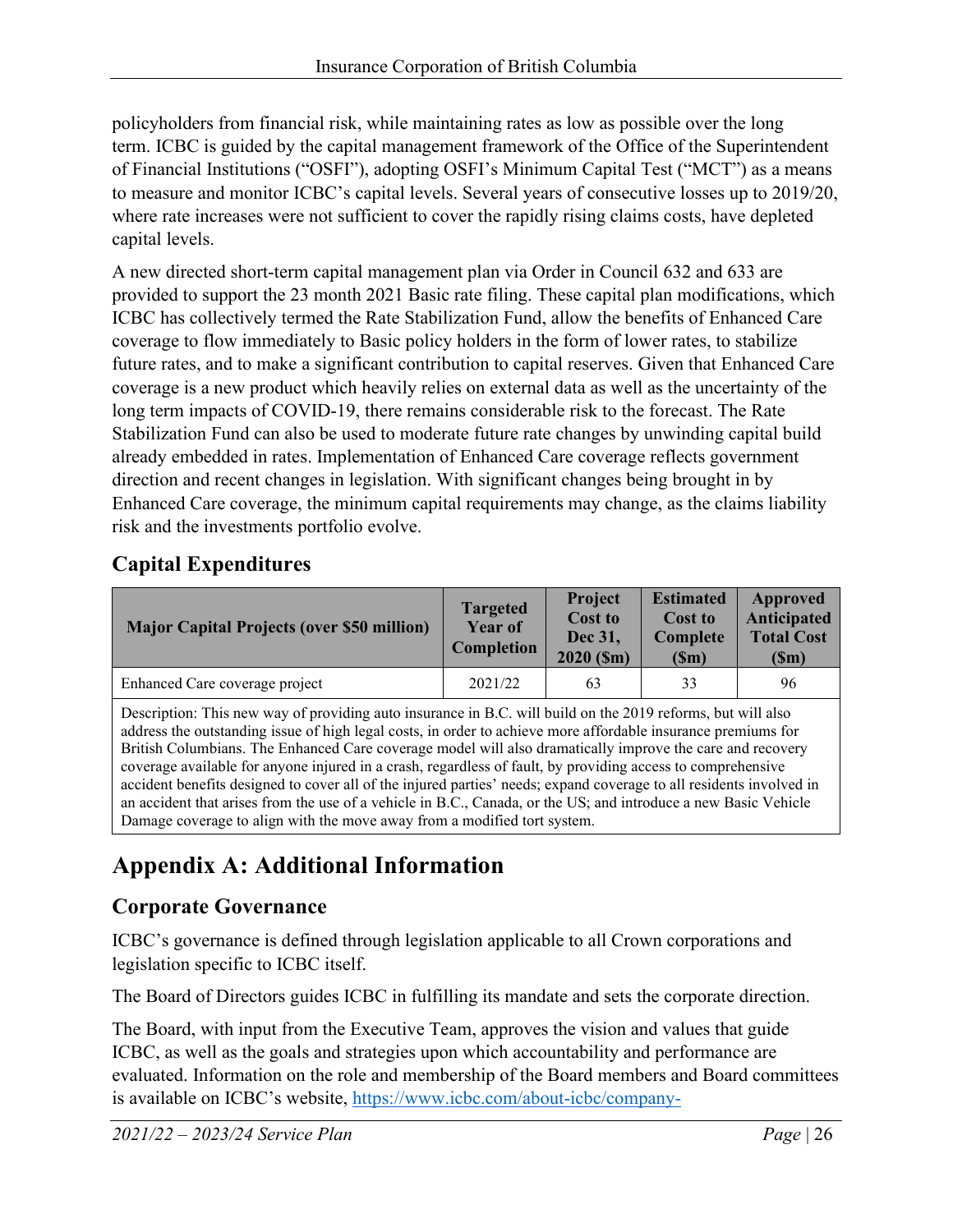[info/Pages/Corporate-governance.aspx.](https://www.icbc.com/about-icbc/company-info/Pages/Corporate-governance.aspx) Also available via this link is information regarding ICBC's Executive Committee and Governance Principles.

#### **Organizational Overview**

For an organizational overview of ICBC, please visit [http://www.icbc.com/about-icbc.](http://www.icbc.com/about-icbc)